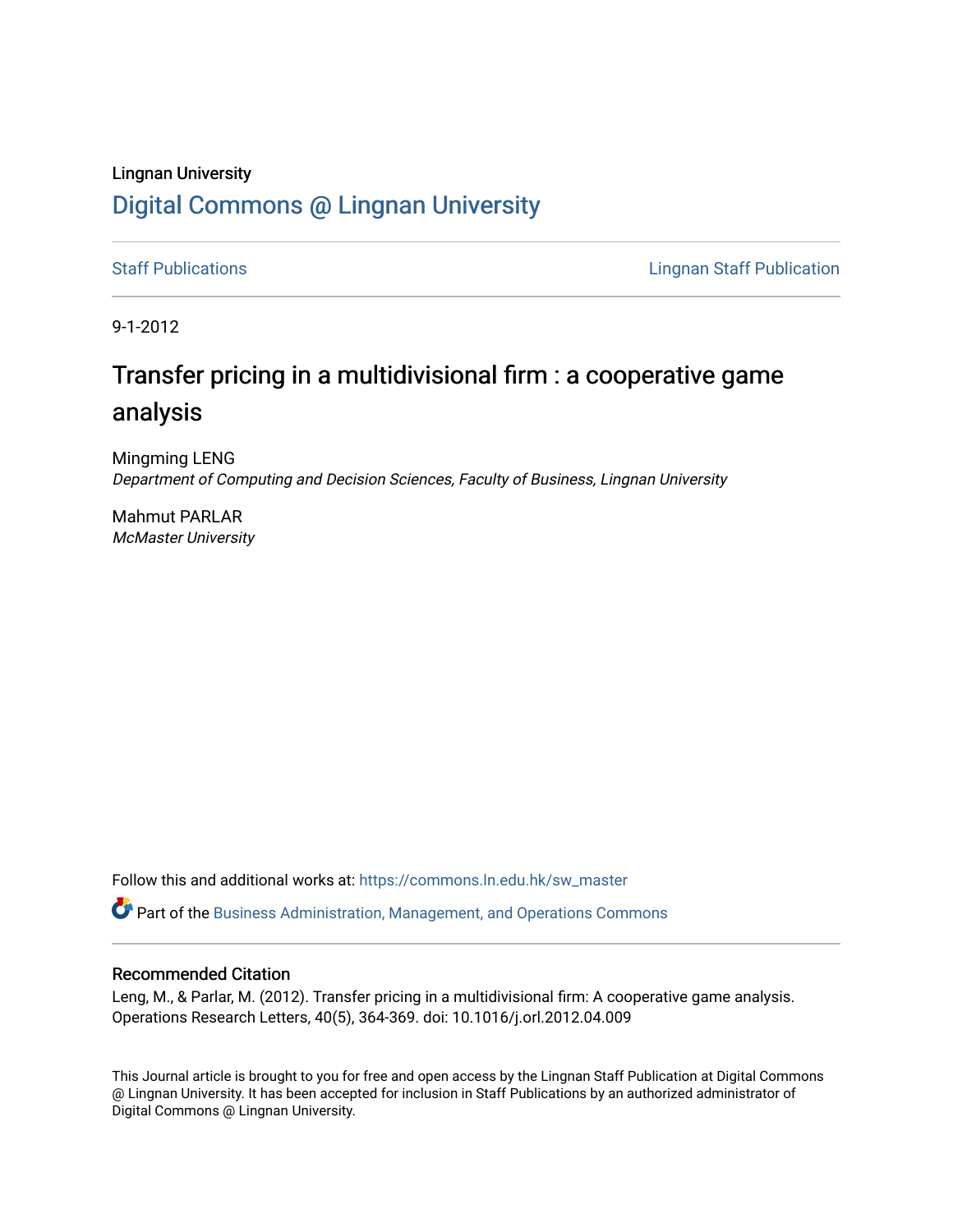# Transfer Pricing in a Multidivisional Firm: A Cooperative Game Analysis<sup>1</sup>

Mingming  $\text{Leng}^2$ , 3 Department of Computing and Decision Sciences Faculty of Business, Lingnan University Tuen Mun, New Territories Hong Kong

Mahmut Parlar DeGroote School of Business McMaster University Hamilton, Ontario L8S 4M4 **CANADA** 

January 2012 Revised March 2012 Accepted April 2012 To appear in Operations Research Letters

<sup>1</sup>The authors are grateful to an anonymous referee for a number of insightful comments that helped improve the paper.

<sup>2</sup>Corresponding author (E-mail address: mmleng@ln.edu.hk; Telephone:  $+852\,2616-8104$ ; Fax:  $+852\,2892-$ 2442).

<sup>3</sup>Research supported by the National Natural Science Foundation of China under Grant No. 70901036.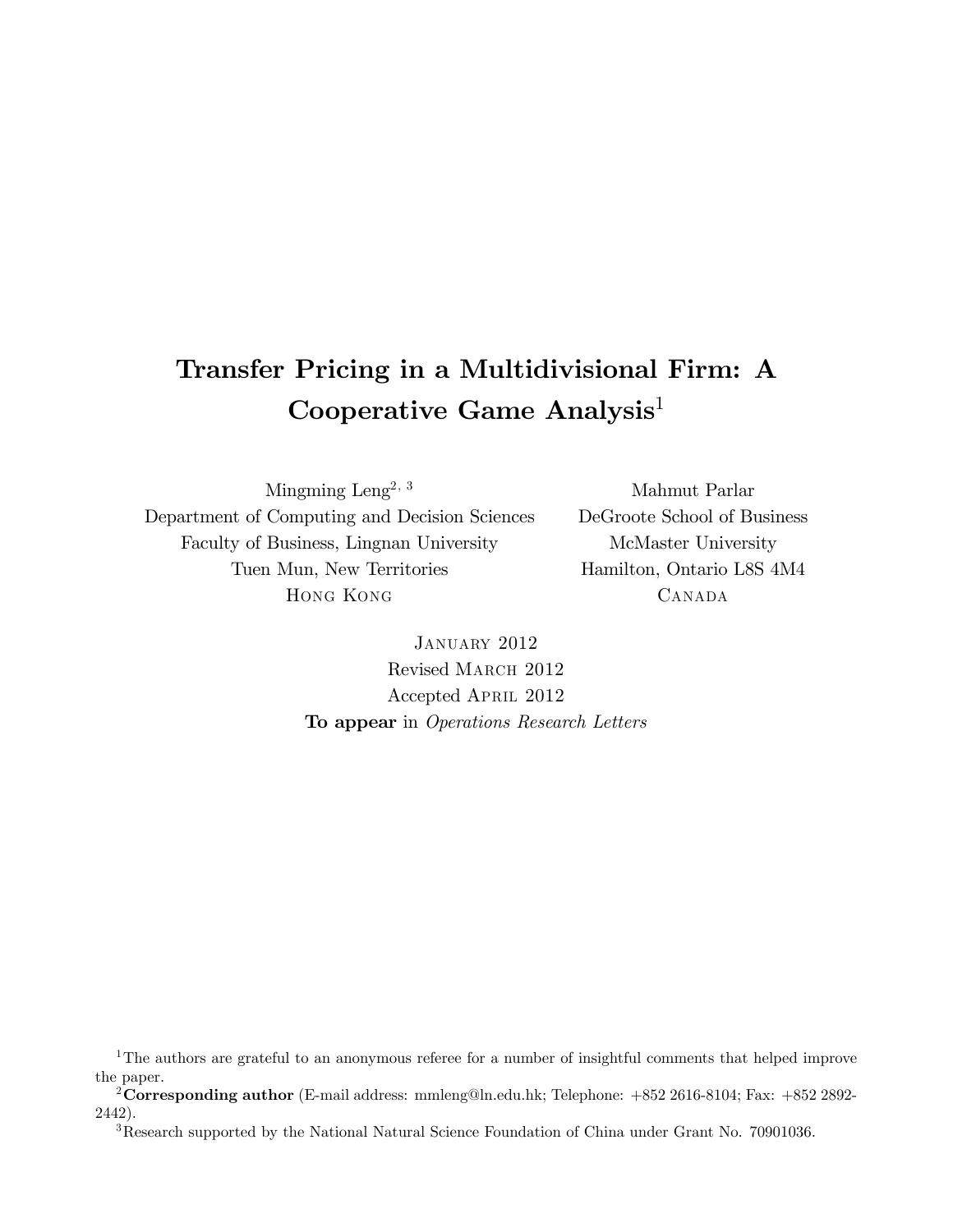### Abstract

We consider the transfer pricing decision for a multidivisional firm with an upstream division and multiple downstream divisions. The downstream divisions can independently determine their retail prices, and decide on whether or not they will purchase from the upstream division at negotiated transfer prices. To allocate the firm-wide profit between upstream and downstream divisions, we construct a cooperative game, show the convexity of the game, and then compute the Shapley value-based transfer prices for the Örm.

Key words: Transfer price, cooperative game theory, the core, Shapley value.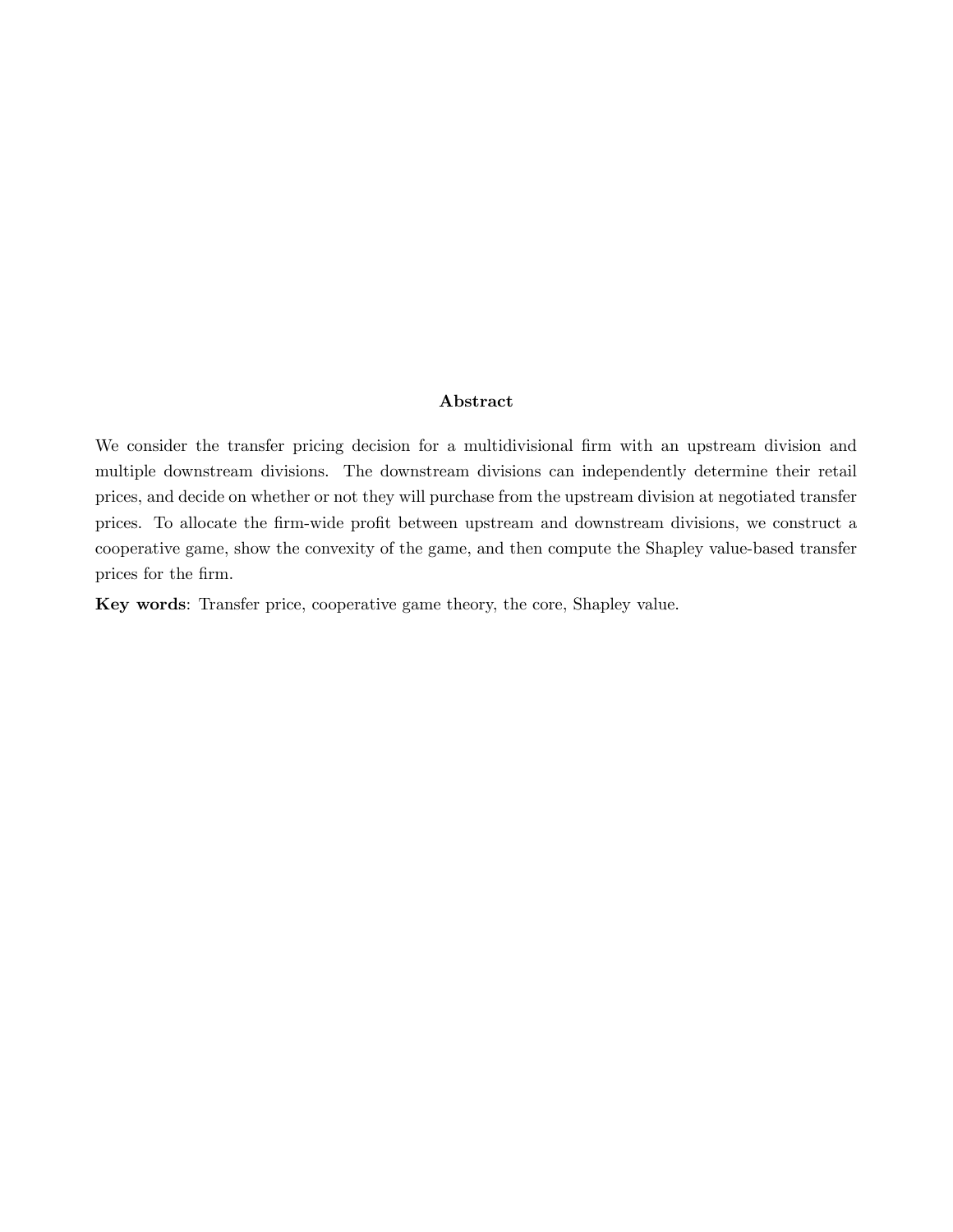# 1 Introduction

The transfer pricing problem is of significant importance to multidivisional firms which need to consider the allocation of firm-wide profit between an upstream division and multiple downstream divisions. In such transfer pricing problems, all divisions of a firm can independently make their decisions as if they were operating in a decentralized setting. This means that all downstream divisions can determine their own retail prices, and decide on whether or not they will buy from the upstream division at negotiated transfer prices. For details regarding the transfer pricing decision in multidivisional firms, see online Appendix A.

In this paper, we consider the transfer pricing decisions of a multidivisional firm where the upstream and downstream divisions negotiate the transfer price that results in a fair allocation of the maximum system-wide profit surplus among three or more divisions. The downstream divisions then determine their retail prices. In this paper, to reflect the fact that customers are sensitive to retail prices, we assume that the demand in the market a downstream division serves is dependent on the division's retail pricing decision. We learn from Göx and Schiller  $[7]$  that most transfer pricing publications assumed the demand to be independent of the retail price, i.e., a constant; and we find that only a few recent publications (e.g., Arya and Mittendorf [1], Baldenius and Reichelstein [2]) used a linear, deterministic, price-dependent demand function for transfer pricing problems.

We assume that the upstream division's unit production cost is not a constant but a decreasing, convex function of the production quantity—i.e., the downstream division's order quantity, or the demand faced by the downstream division. Such a modeling approach renders our model and analysis more realistic, because it is consistent with the wide existence of "economies of scale," see, e.g., Lingnau [12]. The quantity-dependent cost function also distinguishes our paper from other transfer pricing papers.

In reality, the upstream division of a multidivisional firm usually sells its intermediate products to multiple downstream divisions that are located in different marketing areas. In Section 2, we analyze the transfer pricing decisions for such a system by using cooperative game theory. We believe that this is an appropriate methodology for our transfer-pricing analysis because all downstream divisions of a multidivisional firm are "free" to determine whether or not they will buy from the upstream division at negotiated transfer prices. Specifically, each division is able to decide on whether it will trade with the upstream division in a non-cooperative setting or in a cooperative setting. In the noncooperative setting, the upstream and downstream members make their transfer prices and retail prices in Stackelberg equilibrium, respectively. In the cooperative setting, the downstream members choose the globally-optimal retail prices that maximize the system-wide profit, and negotiate transfer prices with the upstream member. In order to guarantee that the downstream members are willing to adopt the globally-optimal retail prices, we will use cooperative game theory to find the negotiated transfer prices assuring that the downstream members are better (by achieving more profits) in the cooperative setting than in the non-cooperative setting.

Therefore, for the multidivisional firm with a single upstream division and  $n$  downstream divisions with  $n \geq 2$ , we construct an  $(n + 1)$ -division cooperative game in characteristic function form, and prove that the characteristic value function is supermodular, that is, the game is convex and thus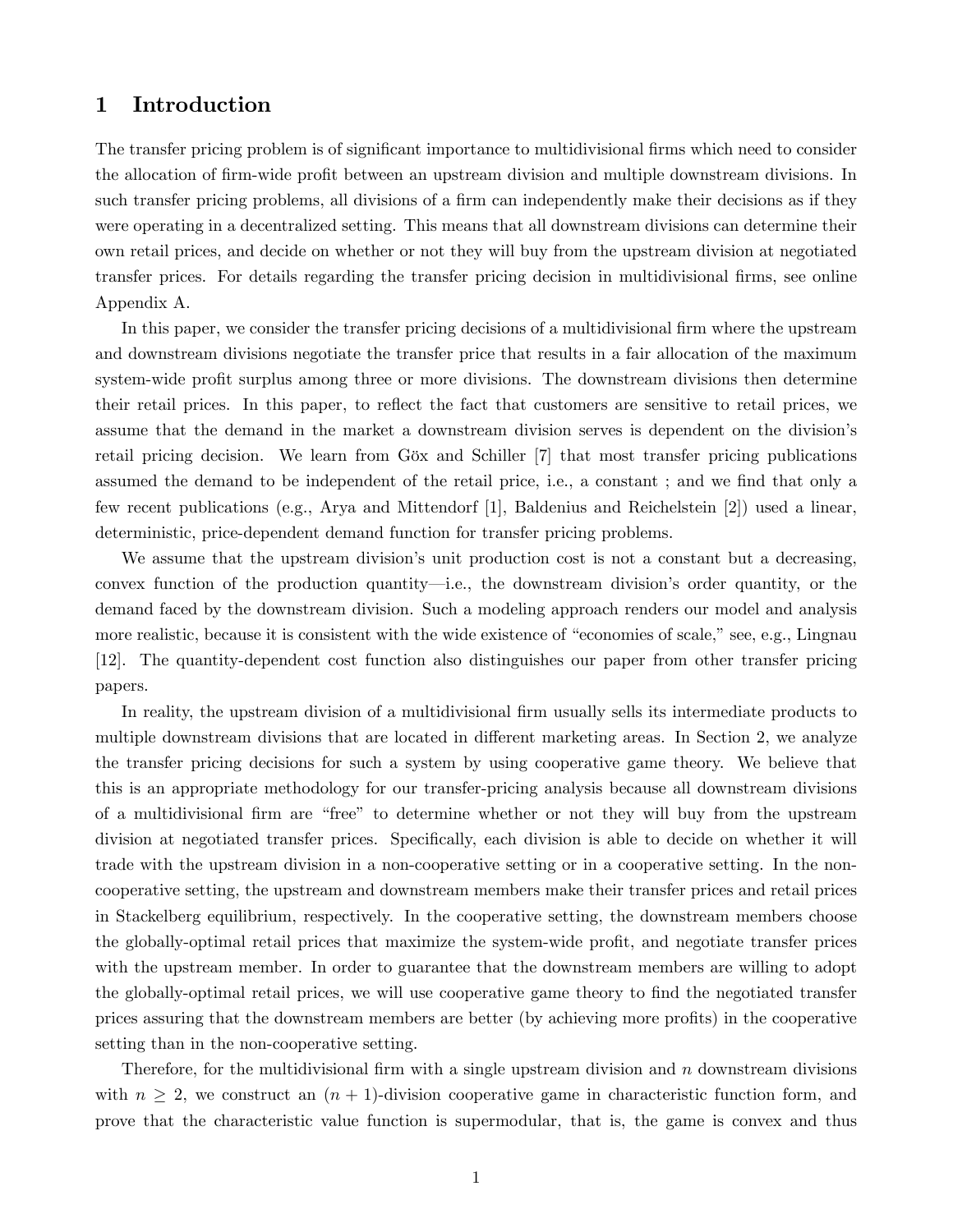superadditive. We also show that our game has a non-empty core, and use the concept of Shapley value (Shapley [15]) to Önd a unique allocation scheme. Note that Shapley value is a proper concept for our analysis because it is in the core due to the convexity of our game. We then calculate n transfer prices for the n downstream divisions, using the Shapley value-based allocation scheme. Our proofs for all theorems and corollaries are delegated to online Appendices C and D, respectively.

An important contribution of our paper to the literature is the application of *n*-player cooperative game theory (with  $n \geq 3$ ) to transfer pricing problems. To the best of our knowledge, very few transfer pricing-related publications (for example, Rosenthal [14]) applied this important methodology. Our model differs from [14] because of the following three facts: (i) As mentioned above, we consider the quantity-dependent production cost and the price-sensitive demand functions; Rosenthal [14] assumed a constant production cost and a deterministic demand. (ii) We investigate the two-echelon system involving a single upstream division and multiple downstream divisions, whereas Rosenthal [14] considered an n-echelon ( $n \geq 3$ ) system in which there is a single division at each level. (iii) We compute the firm-wide profit surplus as the difference between the profit in the cooperative setting and that in the non-cooperative setting. In  $[14]$ , each division's profit in the non-cooperative setting was assumed to be zero; thus, each player's profit surplus was equal to the player's profit in the cooperative setting.

## 2 Transfer Pricing Decisions

In this section, we investigate the transfer pricing problem for a two-echelon system (multidivisional firm) involving an upstream division U and  $n \geq 2$  downstream divisions (i.e.,  $D_j$ ,  $j = 1, 2, \ldots, n$ ). Such a system is very common in practice. For example, Ford Motor Companyís Struandale engine plant in South Africa (an upstream division) supplies the Duratorq TDCi diesel engines to the firm's global assembly plants (multiple downstream divisions) which make the Ford Ranger pick-up trucks [5]. Those assembly plants are actually "free" to decide on whether they can buy from the plant in South Africa at negotiated transfer prices in the cooperative setting or at non-cooperative (Stackelberg equilibrium) transfer prices. Walmart's office "GP USA Export" at its Arkansas headquarters (an upstream division), as a branch of the Walmart Global Procurement, is mainly responsible to purchase and sell quality U.S. products to its global stores, which are allowed to negotiate transfer prices with headquarters in the cooperative setting or buy at the transfer prices in the non-cooperative (Stackelberg game) setting [20].

In the multidivisional firm under study, the upstream division  $U$  sells its intermediate products which are identical to each other—to  $n \geq 2$  downstream divisions. We assume that, to improve the firm-wide performance, the n divisions  $D_j$   $(j = 1, 2, ..., n)$  are located in, and serve, n different markets to reduce the possibility of competition between two, or among three or more, downstream divisions. Each division is "free" to decide on whether it trades with other divisions in a non-cooperative setting or in a cooperative setting. In the non-cooperative setting, the upstream division  $U$  first announces its transfer price to the downstream divisions  $D_j$   $(j = 1, 2, \ldots, n)$ , who then respond by determining their retail prices. For this "sequential-move" scenario, divisions  $U$  and  $D_j$  act as the "leader" and the ìfollower,î respectively; accordingly, we need to Önd Stackelberg equilibrium to characterize the two echelons' decisions. In the cooperative setting, the  $n + 1$  divisions—including the upstream division U and  $n \geq 2$  downstream divisions—jointly make their decisions to maximize the system-wide profit that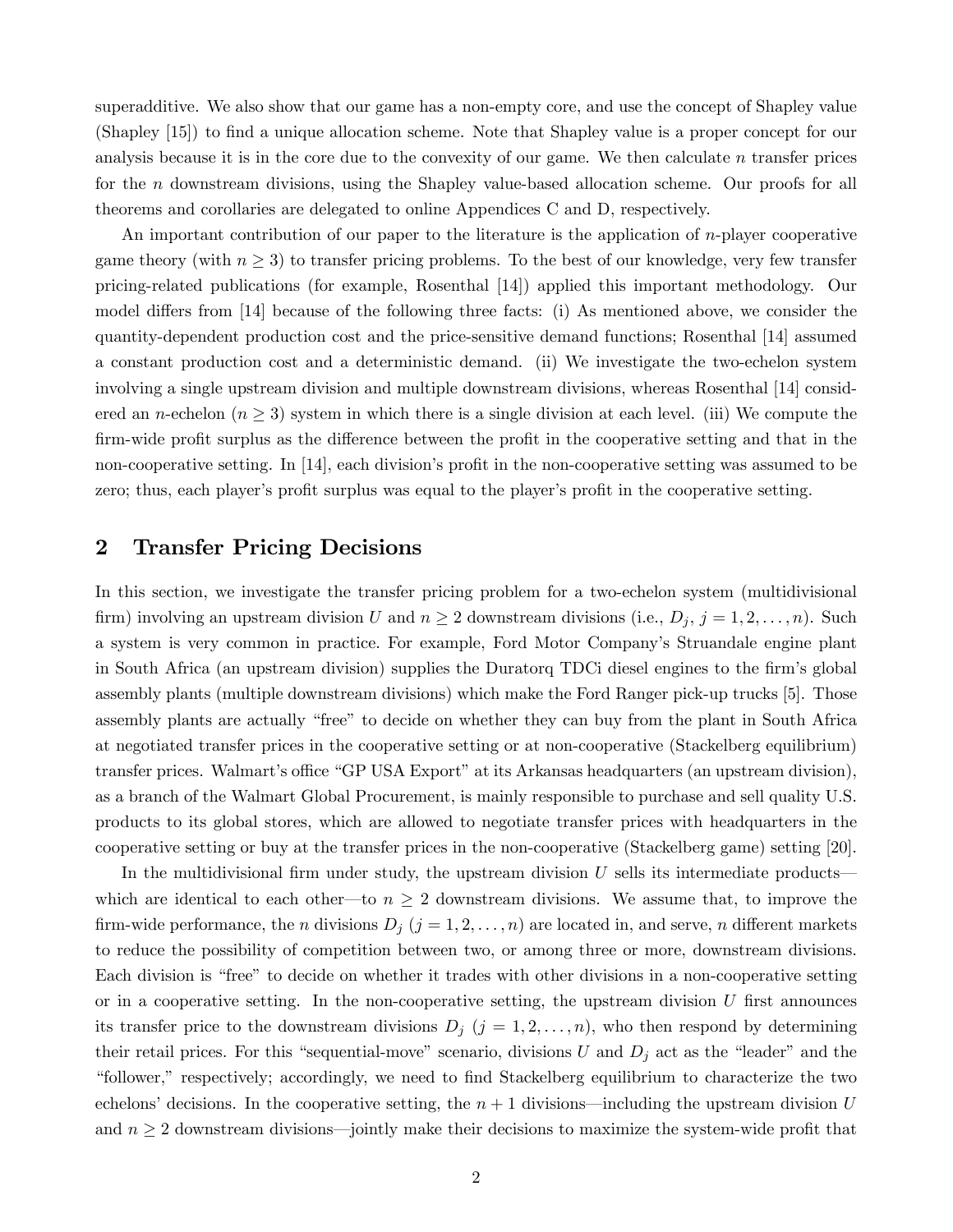is the sum of all divisions' profits.

In order to entice  $n + 1$  divisions to cooperate, the multidivisional firm should divide the profit surplus—which is the difference between the system-wide profit in the cooperative setting and that in the non-cooperative setting—under a *fair* allocation scheme that is *acceptable* to all divisions. To do so, we develop a cooperative game model in characteristic-function form, and use the solution concepts of core and Shapley value to determine a fair allocation scheme and calculate the transfer price between the upstream division U and each downstream division. Note that, since there are  $n \geq 2$  downstream divisions, we need to determine n transfer prices.

Next, we develop the profit functions for divisions U and  $D_j$   $(j = 1, 2, \ldots, n)$ . Division  $D_j$   $(j =$  $1, 2, \ldots, n$  makes its retail pricing decision  $p_j$  and sells  $q_j(p_j)$  units of its final products to serve market j. Similar to [1] and [2], division  $D_j$ 's sales quantity is determined by the deterministic, linear demand function  $q_j(p_j) = a_j - b_j p_j$  with  $a_j, b_j > 0$  and  $p_j \leq a_j/b_j$ . Note that all downstream members face independent demands [i.e.,  $q_j(p_j)$  (for  $j = 1, 2, ..., n$ ) are independent of each other], because they are located in different marketing areas, as assumed in Section 1. Thus, this division's profit  $\pi_i(p_i)$  is calculated as,

$$
\pi_j(p_j) = (p_j - T_j)q_j(p_j) = (p_j - T_j)(a_j - b_jp_j),\tag{1}
$$

where  $T_j$  denotes the transfer price that division  $D_j$  pays to division U.

Since division U sells its intermediate products to serve all of n downstream divisions, division  $U$ 's total sale quantity is  $Q(\mathbf{q}) \equiv \sum_{j=1}^n q_j(p_j)$ , where  $\mathbf{q} \equiv (q_1(p_1), \ldots, q_n(p_n))$ . As discussed in Section 1, this division's unit production cost is dependent on the production quantity, because of the existence of economies of scale, for details, see, e.g., Lingnau  $[12]$ . Hence, the unit production cost—which is incurred by division U when this division makes  $Q(q)$  units of intermediate products—can be written as  $c(Q(q))$ . We assume that  $c(\cdot)$  is a decreasing, convex function of the production quantity; that is,  $c'(\cdot) \leq 0$  and  $c''(\cdot) \geq 0$ . Moreover, similar to Lingnau [12], we assume that  $1 + b_j c'(\cdot) \geq 0$ , for  $j = 1, \ldots, n$ . This means that the system-wide unit profit—i.e., the sum of the upstream division's and n downstream divisions' unit profits—is increasing in each downstream division's retail price. For details, see online Appendix B. For other publications involving a linear, decreasing cost function of the quantity, see, for example, Gray *et al.* [8], Jaag [10], and Moorthy [13]. Differing from the above publications, we do not consider any specific function but use the general form  $c(Q(\mathbf{q}))$  for our analysis.

Division U's profit generated by trading with division  $D_j$   $(j = 1, 2, \ldots, n)$ , denoted by  $\Pi_i$ , is calculated as its sale revenue minus its production cost, i.e.,  $\Pi_j = T_j q_j(p_j) - c(Q(\mathbf{q}))q_j(p_j)$ . Total profit  $\Pi$ that division  $U$  can realize by trading with n downstream divisions are thus found as,

$$
\Pi = \sum_{j=1}^{n} \Pi_j = \sum_{j=1}^{n} [T_j - c(Q(\mathbf{q}))] q_j(p_j).
$$
 (2)

#### 2.1 Cooperative Game Model

We now use multi-person cooperative game theory to solve the transfer pricing problem for  $n+1$  divisions with  $n \geq 2$ . Following von Neumann and Morgenstern [19, Ch. VI], we construct a cooperative game in characteristic-function form by computing the characteristic value of each possible coalition, which is defined as the *minimum* profit surplus that all divisions in the coalition can guarantee to achieve jointly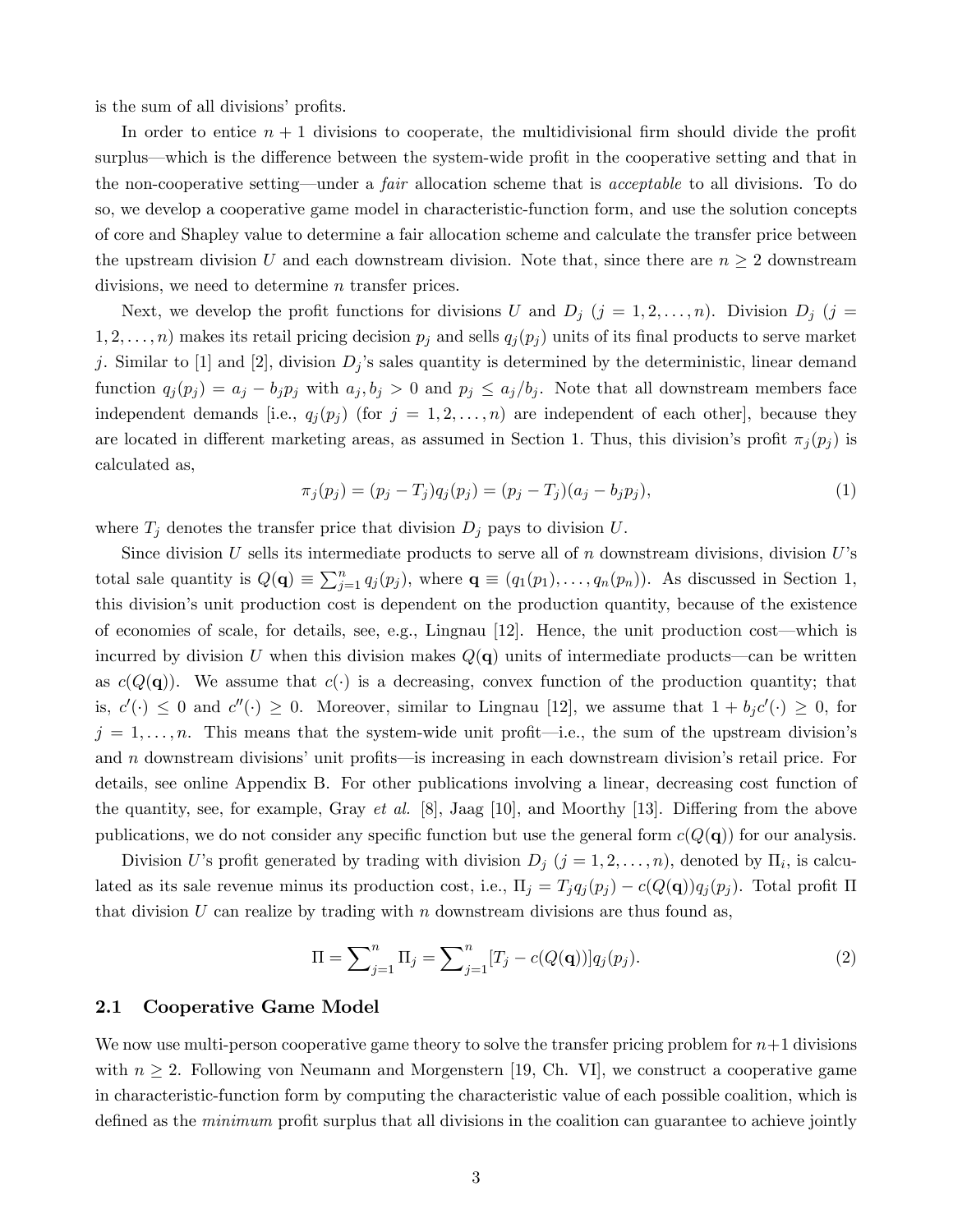when all the other divisions form an opposing coalition and try to minimize the profit surplus to the coalition. Next, we compute the characteristic values of all possible coalitions. In the empty coalition  $\varnothing$ , there is no division and the profit surplus is certainly zero. Thus, the characteristic value of the empty coalition is  $v(\emptyset) = 0$ .

#### 2.1.1 The Characteristic Values of One-Division Coalitions

If division  $i = U, D_1, D_2, \ldots, D_n$  does not cooperate with any other division(s), then it forms the onedivision coalition (i), where it is the only member. For our problem,  $v(i)$  is the "security-level" profit surplus that division  $i$  can achieve by itself when other divisions form an opposing coalition.

**Theorem 1** For the cooperative game under consideration, we always have  $v(U) = 0$ . If  $2c'(Q)$  +  $c''(Q)Q \leq 0$  for any production quantity  $Q$ , then the characteristic value of each single-division coalition must be zero, i.e.,  $v(i) = 0$ , for  $i = D_j$   $(j = 1, 2, ..., n)$ .

The above theorem indicates that whether  $v(D_i) = 0$  (for  $i = 1, \ldots, n$ ) depends on the condition  $2c'(Q) + c''(Q)Q \leq 0$  for any production quantity Q. We note that, if the upstream division U's unit production cost  $c(\cdot)$  is specified as a linear, decreasing function as in Gray et al. [8], Jaag [10], and Moorthy [13], then  $c'(\cdot) < 0$  and  $c''(\cdot) = 0$ , and thus, the condition that  $2c'(Q) + c''(Q)Q \le 0$  must be satisfied. To facilitate our analysis, we hereafter assume that  $2c'(Q) + c''(Q)Q \leq 0$  for any production quantity Q.

#### 2.1.2 The Characteristic Values of k-Division Coalitions with  $k \geq 2$

We calculate the characteristic value of the k-division coalition  $\mathbb{C}_k$   $(2 \leq k \leq n+1)$ , in which k divisions trade in the cooperative setting. When  $k = n + 1$ ,  $\mathbb{C}_k = \mathbb{C}_{n+1}$ , which is called the grand coalition in which all of  $n+1$  divisions cooperate. We note that the coalition  $\mathbb{C}_k$  may or may not include the upstream division U. If the coalition  $\mathbb{C}_k$  involves U, then there are  $k-1$  downstream divisions in  $\mathbb{C}_k$ ; otherwise, all of k members in  $\mathbb{C}_k$  are downstream divisions.

To find the characteristic value  $v(\mathbb{C}_k)$ , we need to calculate the *minimum* profit surplus that the k members in  $\mathbb{C}_k$  jointly achieve by their *own* efforts. Hence, we should consider the impact of the decisions of the other  $(n - k + 1)$  divisions—who are not in the coalition  $\mathbb{C}_k$ —on total profit of the k members in  $\mathbb{C}_k$ . As discussed previously, we calculate the value of  $v(\mathbb{C}_k)$ , assuming that the  $(n - k + 1)$ divisions (that are not in  $\mathbb{C}_k$ ) do not cooperate but behave in the non-cooperative setting—where the upstream division U acts as the leader and the downstream divisions that are not in  $\mathbb{C}_k$  act as the followers—and choose the transfer prices in Stackelberg equilibrium. Similar to the proof of Theorem 1, we find that, if division U is not in the k-division coalition  $\mathbb{C}_k$ , then the profit surplus of each member in  $\mathbb{C}_k$  is zero. That is, if  $U \notin \mathbb{C}_k$ , then  $v(\mathbb{C}_k) = 0$ .

Next, we calculate  $v(\mathbb{C}_k)$  when  $U \in \mathbb{C}_k$ . Note that, if the upstream division joins  $\mathbb{C}_k$ , then  $(k-1)$ downstream divisions are in  $\mathbb{C}_k$  and thus, there are  $C_{k-1}^n = n!/[(k-1)!(n-k+1)!]$  possible k-division coalitions, which are denoted by  $\mathbb{C}_k^r$ ,  $r = 1, 2, \ldots, C_{k-1}^n$ . Note that the upstream division U and the  $(n - k + 1)$  divisions  $D_j \notin \mathbb{C}_k^r$  adopt their transfer prices  $\hat{T}^{(k;r)}_j$  $\hat{p}^{(k;r)}_j$  and retail prices  $\hat{p}^{(k;r)}_j$  $j^{(k;r)}$  in Stackelberg equilibrium, respectively. [In this paper, the symbol ( ^ ) indicates the Stackelberg equilibrium.] To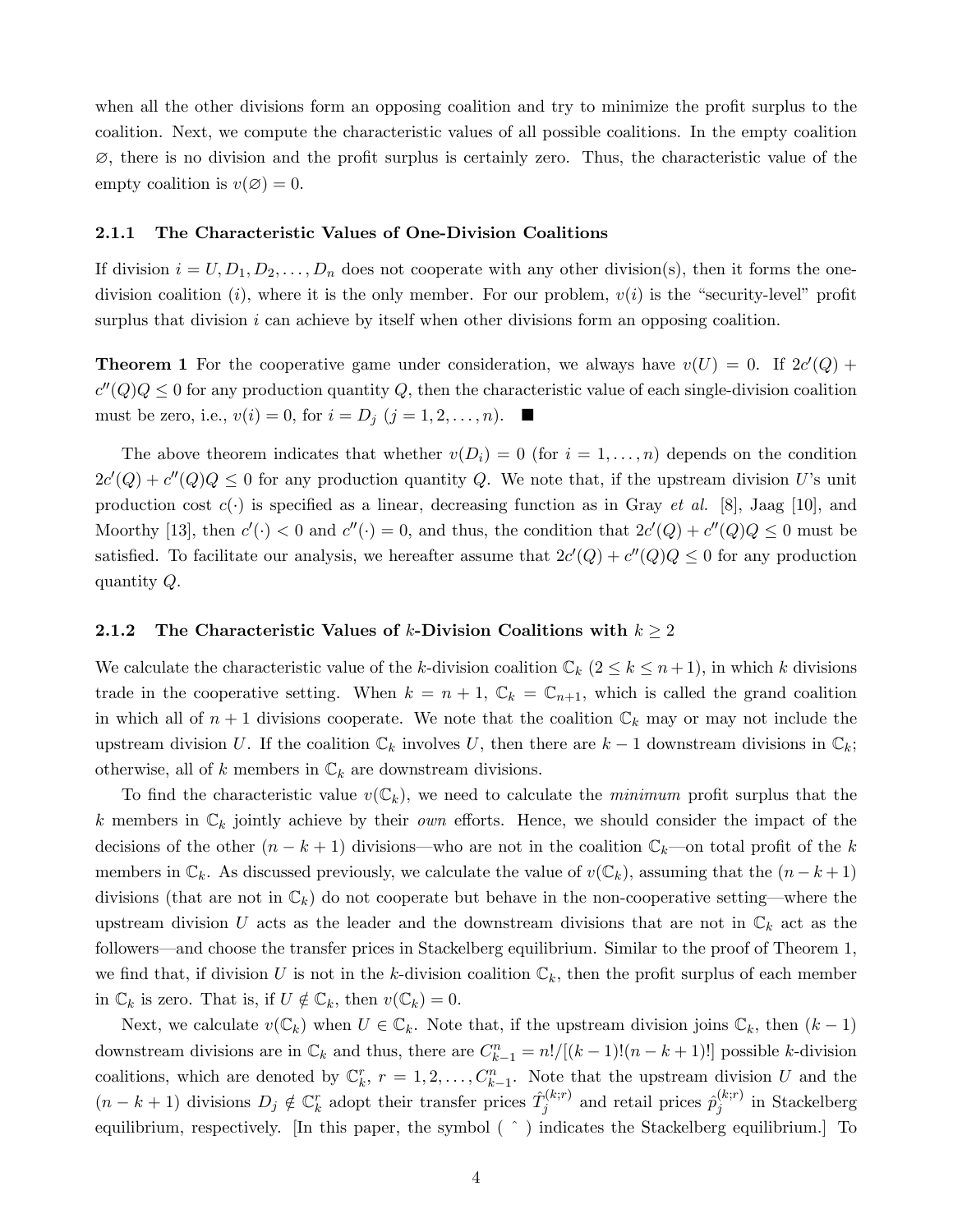find Stackelberg equilibria for the divisions U and  $D_j \notin \mathbb{C}_k^r$ , we use the following three steps. In the first step, given the retail price  $p_j^{(k;r)}$  $j_j^{(\kappa;r)}$ , we maximize the upstream division U's profit  $\Pi$  in (2) to find its best-response transfer price. In the second step, we substitute the best-response transfer price into the downstream division  $D_j$ 's profit  $\pi_j(p_j)$  in (1), and maximize it to obtain  $D_j$ 's Stackelberg equilibriumcharacterized retail price as  $\hat{p}_j^{(k;r)} = [a_j + 2q_j (\hat{p}_j^{(k;r)})]$  $\frac{1}{2} \frac{c^{(k,r')}}{2} ]/(2b_j) + [c(Q(q;k,r)) + c'(Q(q;k,r))Q(q;k,r)]/2,$ where  $Q(q; k, r) \equiv \sum_{\{i | D_i \in \mathbb{C}_k^r\}} q_i(p_i^{(k; r)})$  $\hat{g}^{(k;r)}_{i}) + \sum_{\{j| D_j \notin \mathbb{C}_k^r\}} q_j(\hat{p}^{(k;r)}_j)$  $j^{(k;r)}$  with  $p_i^{(k;r)}$  $i^{(k,r)}$  denoting the retail price of division  $D_i$  in the coalition  $\mathbb{C}_k^r$ . In the third step, we substitute  $\hat{p}_j^{(k;r)}$  $j_j^{(k,r)}$  into the upstream division U's best response function, and obtain the transfer price in Stackelberg equilibrium  $\hat{T}^{(k;r)}_i$  $j^{(\kappa,r)}$  as,

$$
\hat{T}_j^{(k;r)} = \frac{2}{b_j} q_j(\hat{p}_j^{(k;r)}) + c(Q(\mathbf{q};k,r)) + c'(Q(\mathbf{q};k,r))Q(\mathbf{q};k,r).
$$
\n(3)

Next, we calculate the characteristic value  $v(\mathbb{C}_k^r)$ . In the coalition  $\mathbb{C}_k^r$ , division U and the  $(k-1)$ downstream divisions cooperate to jointly determine the optimal retail pricing decisions (i.e.,  $p_i^{(k;r)*}$ , for  $i \in \{i \mid D_i \in \mathbb{C}_k^r\}$  maximizing their total profit  $\Phi^{(k;r)}$ , which is given as,

$$
\Phi^{(k;r)} = \sum_{\{i|D_i \in \mathbb{C}_k^r\}} p_i^{(k;r)} q_i(p_i^{(k;r)}) - c(Q(\mathbf{q};k,r))Q(\mathbf{q};k,r) + \sum_{\{j|D_j \notin \mathbb{C}_k^r\}} \hat{T}_j^{(k;r)} q_j(p_j^{(k;r)}).
$$
(4)

**Theorem 2** Consider the k-division  $(3 \le k \le n+1)$  coalition  $\mathbb{C}_k^r$   $(r = 1, 2, ..., C_{k-1}^n)$  including the upstream division U and the  $(k - 1)$  downstream divisions. The downstream divisions' optimal retail prices  $p_i^{(k;r)*}$   $(i \in \{i \mid D_i \in \mathbb{C}_k^r\})$ —that maximize  $\Phi^{(k;r)}$  in (4)—satisfy the following equation:

$$
2p_i^{(k;r)*} = \frac{a_i}{b_i} + c(Q^*(\mathbf{q};k,r)) + c'(Q^*(\mathbf{q};k,r))Q^*(\mathbf{q};k,r), \text{ for } D_i \in \mathbb{C}_k^r,
$$
\n
$$
(5)
$$

where  $Q^*(\mathbf{q}; k, r) \equiv \sum_{\{i | D_i \in \mathbb{C}_k^r\}} q_i(p_i^{(k;r)*}) + \sum_{\{j | D_j \notin \mathbb{C}_k^r\}} q_j(p_j^{(k;r)})$  $j_j^{(k,r)}$ ). We also find that the upstream division U's transfer prices  $\hat{T}^{(k;r)}_i$  $j_j^{(k;r)}$  that is paid by the downstream divisions  $D_j \notin \mathbb{C}_k^r$  can be obtained by substituting  $Q^*(\mathbf{q};k,r)$  into (3). Moreover, the characteristic value  $v(\mathbb{C}_k^r)$  is calculated as,

$$
v(\mathbb{C}_k^r) = \sum_{\{i|D_i \in \mathbb{C}_k^r\}} \{ [p_i^{(k;r)*} - c(Q^*(\mathbf{q};k,r))] q_i(p_i^{(k;r)*}) - [\hat{p}_i^{(1)} - c(\hat{Q}(\mathbf{q}))] q_i(\hat{p}_i^{(1)}) \} + \sum_{\{j|D_j \notin \mathbb{C}_k^r\}} \{ [\hat{T}_j^{(k;r)} - c(Q^*(\mathbf{q};k,r))] q_j(\hat{p}_j^{(k;r)}) - [\hat{T}_j^{(1)} - c(\hat{Q}(\mathbf{q}))] q_j(\hat{p}_j^{(1)}) \}.
$$
 (6)

Note that in (6),  $\hat{Q}(\mathbf{q}) \equiv \sum_{i=1}^{n} q_i(\hat{p}_i^{(1)})$  $(\stackrel{(1)}{i}); \hat{T}^{(1)}_i$  $\hat{p}_i^{(1)}$  and  $\hat{p}_i^{(1)} = (a_i+b_i\hat{T}_i^{(1)})$  $(i^{(1)})(2b_i)$   $(i = 1, 2, ..., n)$  respectively denote the upper division U's and downstream division  $D_i$ 's Stackelberg equilibria when U trades with each downstream division in the non-cooperative setting. We can also find that, under the assumption that  $2c'(Q) + c''(Q)Q \leq 0$  for any production quantity Q, both  $p_i^{(k;r)*}$  and  $\hat{T}_j^{(k;r)}$  $j^{(k,r)}$  are decreasing in k. This means that, if more downstream divisions join a coalition, then the optimal retail prices of all downstream divisions in the coalition and the upstream division  $U$ 's Stackelberg transfer prices to the downstream divisions  $D_j \notin \mathbb{C}_k^r$  should be reduced.

We also learn from (5) that, if division  $D_i$  joins the coalition  $\mathbb{C}_k^r$ , then division  $D_i$ 's and division U's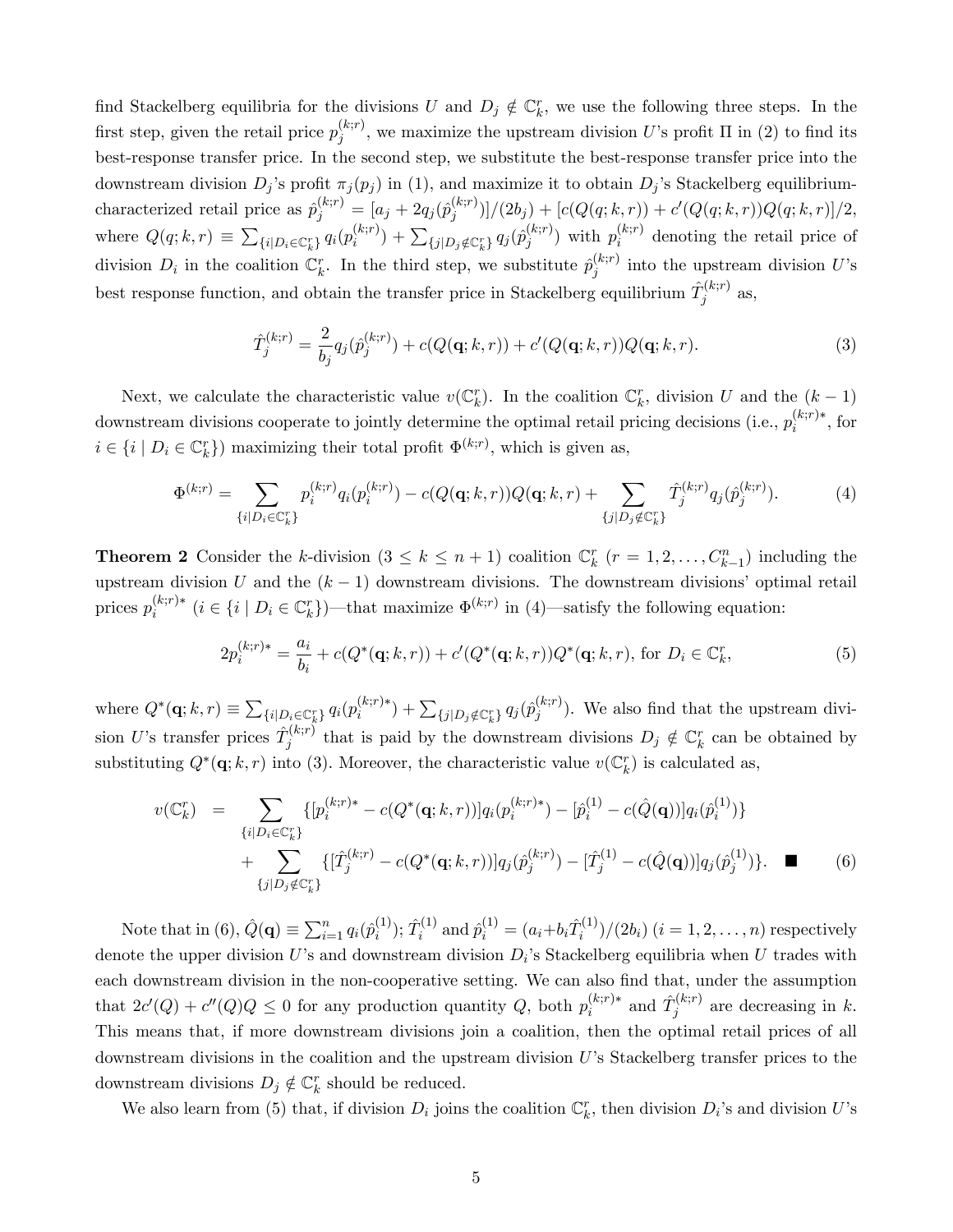total profit margin  $[p_i^{(k;r)*} - c(Q^*(\mathbf{q};k,r))]$  is computed as  $q_i(p_i^{(k;r)*})/b_i + c'(Q^*(\mathbf{q};k,r))Q^*(\mathbf{q};k,r)$ ; and division U's profit margin  $[\hat{T}^{(k;r)}_j - c(Q^*(\mathbf{q};k,r))]$  for its trade with division  $D_j \notin \mathbb{C}_k^r$  is calculated as  $2q_j(\hat{p}_j^{(k;r)}$  $\int_{j}^{(k;r)})/b_j + c'(Q^*(\mathbf{q};k,r))Q^*(\mathbf{q};k,r).$ 

**Corollary 1** If division  $D_i$  is in the coalition  $\mathbb{C}_k^r$ , then total profit margin [i.e.,  $p_i^{(k;r)*} - c(Q^*(\mathbf{q};k,r))]$  of divisions U and  $D_i$  is increasing in k; but, the profit margin is a convex function of  $q_i(p_i^{(k,r)*})$  if  $c'''(\cdot) \ge 0$ . Similarly, we find that, if division  $D_j \notin \mathbb{C}_k$ , then division U's profit margin [i.e.,  $\hat{T}^{(k;r)}_j - c(Q^*(q;k,r))]$ ] is increasing in k, but it is a convex function of  $q_j(\hat{p}_j^{(k;r)})$  $j^{(\kappa;r)}$  if  $c'''(\cdot) \geq 0$ .

We find that, in most relevant publications such as  $[8]$ ,  $[10]$ , and  $[13]$ , the authors assumed the linearity of the function  $c(\cdot)$ , which implies  $c'''(\cdot) = 0$ . In our paper, we do not impose a specific form on the function  $c(\cdot)$  for our game analysis but only assume that it is decreasing and convex with the property  $c'''(\cdot) \geq 0$ .

We note that, when  $k = n+1$ , division U and all downstream divisions form the grand coalition  $\mathbb{C}_{n+1}$ to jointly make their globally-optimal decisions. Following Theorem 2, we find that the characteristic value  $v(\mathbb{C}_{n+1})$ —which denotes the profit surplus generated when all divisions of the multidivisional firm cooperate—can be written as  $v(\mathbb{C}_{n+1}) = \sum_{i=1}^n \{ [p_i^{(n+1)*} - c(Q^*(q; n+1))] q_i(p_i^{(n+1)*}) - [p_i^{(1)} - q_i^{(1)}] \}$  $c(\hat{Q}(\mathbf{q}))]q_i(\hat{p}_i^{(1)}$  $\{f_i^{(1)}\}$ , which is the sum of all divisions' profit surpluses. We also find that  $v(\mathbb{C}_{n+1}) \geq 0$ , because, according to Corollary 1, total profit surplus of division U and the downstream division  $D_i$ i.e.,  $[p_i^{(n+1)*} - c(Q^*(\mathbf{q}; n+1))]q_i(p_i^{(n+1)*}) - [\hat{p}_i^{(1)} - c(\hat{Q}(\mathbf{q}))]q_i(\hat{p}_i^{(1)}$  $i^{(1)}$ )—is non-negative.

**Corollary 2** The characteristic value  $v(\mathbb{C}_k^r)$  is an increasing function of k; i.e., as more divisions join a coalition to cooperate, they can jointly realize a higher profit surplus.  $\blacksquare$ 

#### 2.2 Profit Allocation and Transfer Prices

The characteristic values  $[v(\emptyset); v(i), i = U, D_1, D_2, \ldots, D_n; v(\mathbb{C}_k), 2 \leq k \leq n+1]$ —that we computed in Section 2.1—constitute the  $(n + 1)$ -division cooperative game model G for our transfer pricing problem involving division U and n divisions  $D_j$   $(j = 1, 2, \ldots, n)$ . It is interesting—and, we think, important to determine whether or not our cooperative game in characteristic-function form is superadditive and  $convex$ ; for more information about superadditive and convex games, see, for example, Straffin [17]. Since any convex cooperative game must be superadditive, we subsequently show the convexity of our game. To do so, we need to examine the supermodularity of the characteristic function, because a cooperative game is convex and also superadditive if its characteristic function is supermodular (Shapley  $[16]$ ).

**Theorem 3** For our  $(n + 1)$ -division cooperative game, the characteristic function is supermodular; thus, the game  $\mathcal G$  is convex and also superadditive.  $\blacksquare$ 

As Theorem 3 implies, when more divisions form a coalition, the characteristic value of the coalition is higher. It thus follows that all divisions in our  $(n + 1)$ -player cooperative game in characteristicfunction form should have the incentive to join the grand coalition  $\mathbb{C}_{n+1}$ . This means that the grand coalition  $\mathbb{C}_{n+1}$  is stable if  $v(\mathbb{C}_{n+1})$  is allocated to all divisions in a *fair* manner. Next, we consider the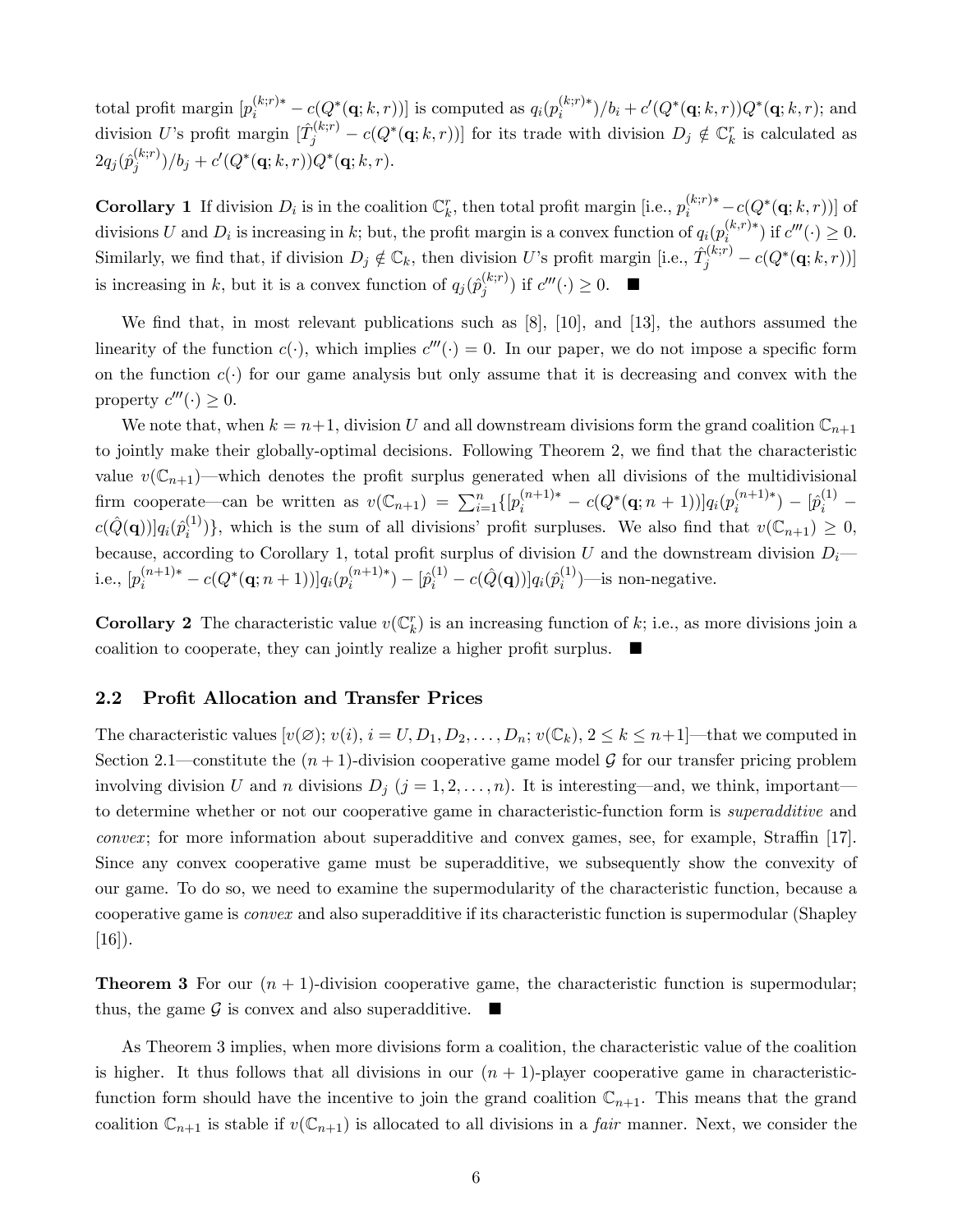fair allocation of the characteristic value (total profit surplus)  $v(\mathbb{C}_{n+1})$ . We let  $y_U$  denote the profit surplus allocated to division U, and  $y_{D_j}$  denote the surplus allocated to division  $D_j$   $(j = 1, 2, \ldots, n)$ . Using  $y_i$ , for  $i = U, D_1, D_2, \ldots, D_n$ , we can characterize a proper allocation scheme by using an  $(n+1)$ tuple of numbers  $y \equiv (y_U, y_{D_1}, y_{D_2}, \dots, y_{D_n})$  with the following two properties: (i) *individual rationality*, i.e.,  $y_i \ge v(i) = 0$ , for all  $i \in \mathbb{C}_{n+1} = (U, D_1, D_2, \ldots, D_n)$ ; (ii) collective rationality, i.e.,  $\sum_{i \in \mathbb{C}_{n+1}} y_i =$  $v(\mathbb{C}_{n+1})$ ; see Straffin [17]. In cooperative game theory there are a number of concepts that could be used for our analysis of the  $(n+1)$ -player cooperative game in characteristic form. As Leng and Parlar  $[11]$  described, one of the most important concepts is the *core* (Gillies  $[6]$ ).

**Theorem 4** For our  $(n + 1)$ -division cooperative game, the core is non-empty.  $\blacksquare$ 

As the above theorem indicates, any point in the non-empty core represents a fair allocation scheme. To find a unique allocation solution, we next focus on the fair allocation in terms of the Shapley value [15], which is the unique imputation  $(y_U, y_{D_1}, y_{D_2}, \ldots, y_{D_n})$  where the payoffs  $y_i$   $(i = U, D_1, D_2, \ldots, D_n)$  are distributed "fairly" by an "arbitrator." Note that, in this paper, the headquarters of the multidivisional firm act as the arbitrator; in fact, as Göx and Schiller [7] reviewed, in many transfer pricing-related publications, the headquarters were assumed to be responsible for the coordination of all divisions.

**Theorem 5** For the downstream division  $D_j$   $(j = 1, 2, \ldots, n)$ , the Shapley value  $y_{D_j}^*$  is calculated as

$$
y_{D_j}^* = \frac{\sum_{k=2}^{n+1} \sum_{r=1}^{C_{k-2}^{n-1}} (k-1)!(n+1-k)![v(\mathbb{C}_k^r(U, D_j)) - v(\mathbb{C}_k^r(U, D_j) - \{D_j\})]}{(n+1)!},\tag{7}
$$

where  $v(\mathbb{C}_k^r(U, D_j))$  and  $v(\mathbb{C}_k^r(U, D_j) - \{D_j\})$  can be calculated by using (6). For the upstream division U, the Shapley value  $y_U^*$  is calculated as  $y_U^* = v(\mathbb{C}_{n+1}) - \sum_{j=1}^n y_{D_j}^*$ .

Next, we use the Shapley value given in the above theorem to compute the transfer prices for  $n$ downstream divisions  $D_j$   $(j = 1, 2, ..., n)$ , which is shown in this following theorem.

**Theorem 6** The transfer price  $T_j^*$   $(i = 1, 2, ..., n)$ —that division  $D_j$  pays to division  $U$ —is calculated as,

$$
T_j^* = p_j^{(n+1)*} - \frac{4b_j y_{D_j}^* + (a_j - b_j \hat{T}_j^{(1)})^2}{4b_j q_j (p_j^{(n+1)*})},\tag{8}
$$

where  $\hat{T}^{(1)}_i$  $y_j^{(1)}, p_j^{(n+1)*}$  and  $y_{D_j}^*$  can be computed by using Theorems 2 and 5.

To illustrate our above analysis, we provide the following numerical example.

**Example 1** We consider a multidivisional firm involving an upstream division  $(U)$  and 3 downstream divisions  $D_j$  (j = 1, 2, 3). Division  $D_j$  purchases the intermediate products from U at the transfer price  $T^{(k;r)}_i$  $j_j^{(k;r)}$ , and then determines their retail prices  $p_j^{(k;r)}$  $j^{(k;r)}$  and satisfies the demand  $q_j(p_j^{(k;r)})$  $j^{(k;r)}_j$  =  $a_j - b_j p_j^{(k;r)}$ j with the following parameter values:  $a_1 = 100$ ,  $b_1 = 0.5$ ;  $a_2 = 90$ ,  $b_2 = 0.2$ ;  $a_3 = 110$ ,  $b_3 = 1$ . The upstream division U's unit production cost function is given as  $c(Q(\mathbf{q})) = 5 - 0.01Q(\mathbf{q})$ , where  $\mathbf{q} = (q_1(p_1), q_2(p_2), q_3(p_3))$  and  $Q(\mathbf{q}) = \sum_{j=1}^{3} q_j(p_j)$ .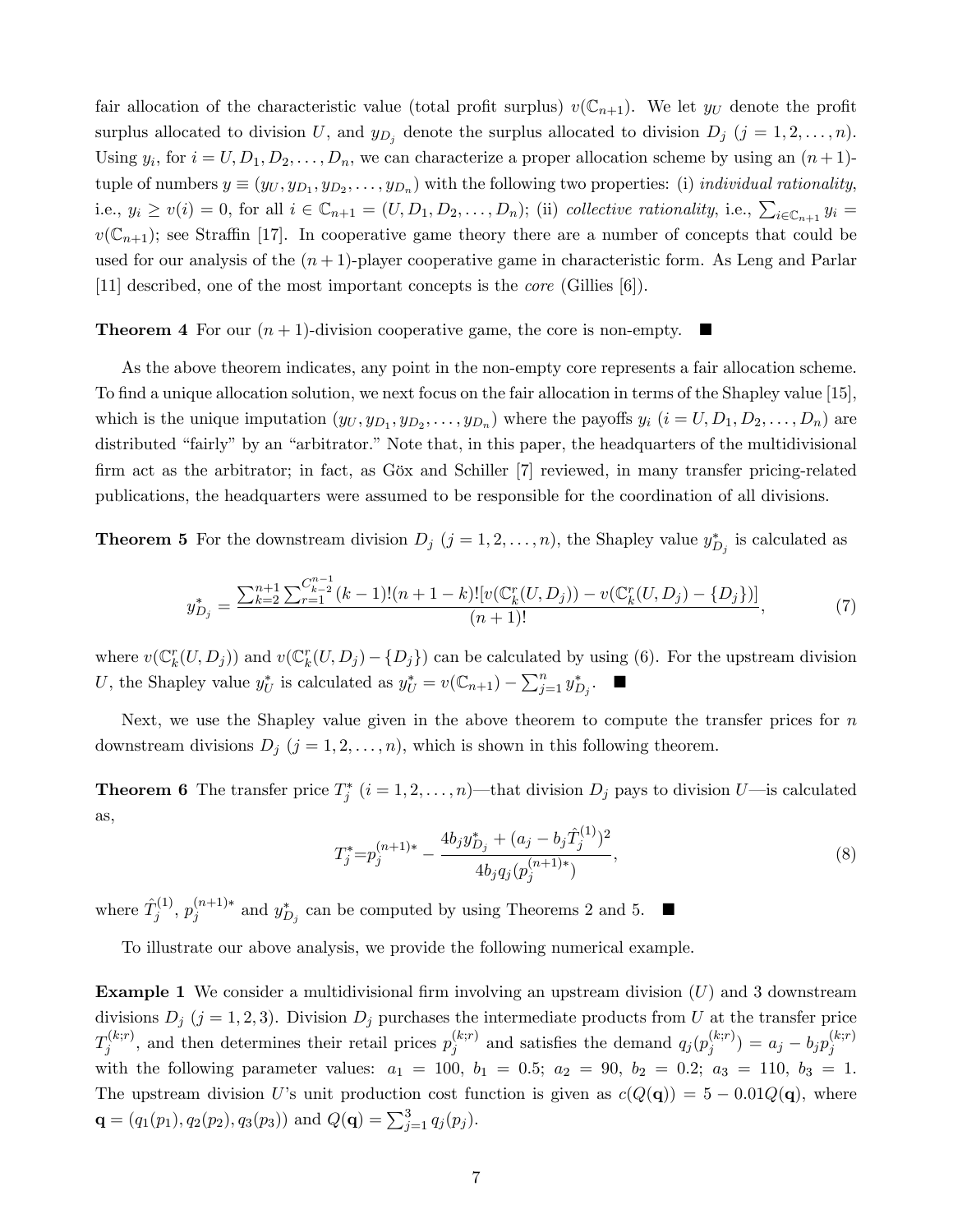We can calculate the characteristic values for all possible coalitions, as specified in online Appendix E, and thus develop our cooperative game as follows:

$$
v(\emptyset) = v(U) = v(D_1) = v(D_2) = v(D_3) = v(D_1D_2) = v(D_1D_3) = v(D_2D_3) = 0,
$$
  
\n
$$
v(UD_1) = 1,218.45, v(UD_2) = 2,501.28, v(UD_3) = 722; v(D_1D_2D_3) = 0,
$$
  
\n
$$
v(UD_1D_2) = 3,732.02, v(UD_1D_3) = 1,953.72, v(UD_2D_3) = 3,236.54; v(UD_1D_2D_3) = 4,479.49.
$$

We can easily find that the above game is a convex game with an non-empty core, as shown in Theorems 3 and 4. Using Theorem 5, we calculate the Shapley value—which is used to allocate the systemwide profit surplus  $v(UD_1D_2D_3) = 4,479.49$  among the four divisions—as follows:  $y_{U}^* = $2,418.61$ ,  $y_{D_1}^* = $566.71, y_{D_2}^* = $1,154.67, \text{ and } y_{D_3}^* = $339.5. \text{ Then, we use Theorem 6 to find transfer prices as:}$  $T_1^* = $65.31, T_2^* = $144.75, T_3^* = $36.72.$ 

We learn from the above example that the profit surpluses  $(y_{D_j}^*$ , for  $j = 1, 2, 3)$  allocated to three downstream divisions depend on different values of three divisions' demand parameters (i.e.,  $a_j$  and  $b_i$ ). Specifically, we note that, if the downstream division j has a larger value of the ratio  $a_j/b_j$ , then the division should gain more allocations, which is possibly attributed to the following reason: Equation (5) shows that, in the grand coalition  $\mathbb{C}_{n+1}$ , a larger value of  $a_j/b_j$  will result in a higher retail price  $p_j^{(n+1)*}$  for the downstream division j (compared with other divisions), because the value of  $c(Q^*(q;n+1))+c'(Q^*(q;n+1))Q^*(q;n+1)$  is the same to all downstream divisions. As discussed in Section 2.1.2, the system-wide unit profit is  $\sum_{j=1}^{n} [p_j^{(n+1)*} - c(Q^*(q; n+1))]$ , where the division j with a higher retail price  $p_j^{(n+1)*}$  makes a larger contribution. This may lead the Shapley value to suggest a higher profit surplus allocated to the division  $j$ . Noting that the inverse form of our linear demand function is  $p_j = a_j/b_j - q_j(p_j)/b_j$ , we find that  $a_j/b_j$  can be interpreted as the upper limit for division  $j$ 's retail price. Thus, we conclude from the above that a downstream division with a higher upper limit for its retail price should obtain a larger allocation of the system-wide profit surplus.

## 3 Conclusions

In this paper, we consider the transfer pricing decisions for a multidivisional firm with a single upstream division and multiple downstream divisions. The upstream division manufactures its intermediate products and incurs a quantity-dependent production cost, and each downstream division uses the intermediate products to make final products and satisfy the retail price-sensitive demand. We compute the firm-wide profit surplus as the profit in the cooperative setting minus that in the non-cooperative setting, construct an  $(n + 1)$ -division cooperative game model, and use cooperative game theory to fairly allocate the profit surplus among three or more divisions. We show that, as more divisions join a coalition to cooperate, each downstream division's retail price decreases. Moreover, we prove that the characteristic function of the cooperative game is supermodular, which means that our game is convex and superadditive. We also show that the core of this game is non-empty. Then, we compute Shapley value for our game to find a unique, fair allocation scheme, which is in the core because of the convexity of our game. Thus, the allocation scheme suggested by the Shapley value can assure the stability of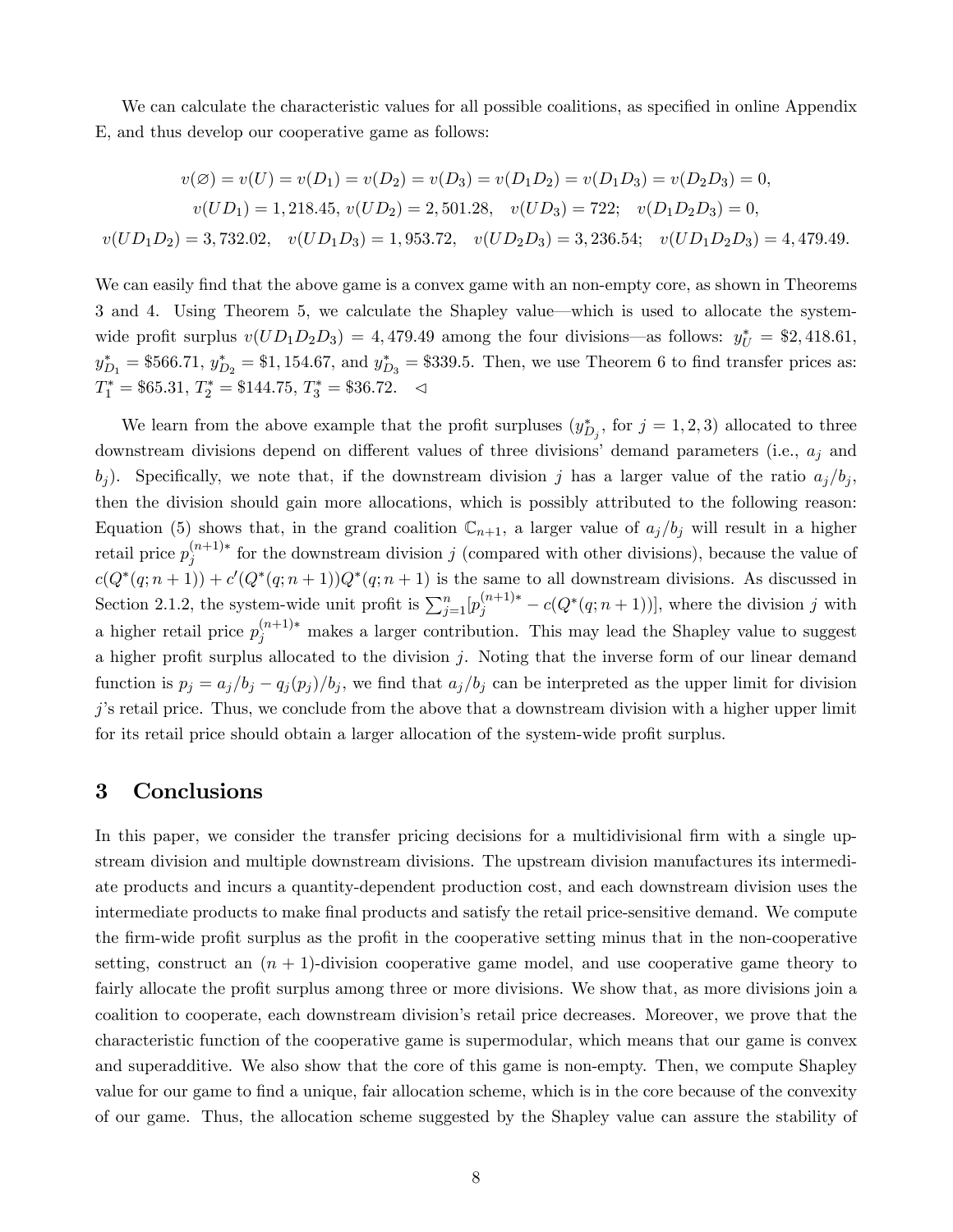the grand coalition. Using the Shapley value, we find analytical transfer-pricing decisions that the  $n$ downstream divisions pay to the upstream division. In this paper, the application of cooperative game theory with three or more players to transfer pricing analysis is our most important contribution; this modeling approach is expected to help other cooperation-related research projects.

# References

- [1] A. Arya and B. Mittendorf. Interacting supply chain distortions: The pricing of internal transfers and external procurement. The Accounting Review,  $82(3):551-580$ , 2007.
- [2] T. Baldenius and S. Reichelstein. External and internal pricing in multidivisional firms. *Journal* of Accounting Research,  $44(1):1-28$ , March 2006.
- [3] T. Borstell and J. Hobster. 2007–2008 global transfer pricing survey. Technical report, Ernst & Young, December 2007. http://www.ey.com/GL/en/Services/Tax/International-Tax/ Transfer-Pricing-and-Tax-Effective-Supply-Chain-Management/2007\_2008\_Transfer\_ Pricing\_Global\_Survey (URL last accessed on April 9, 2012.).
- [4] T. S. H. Driessen. Cooperative Games, Solutions and Applications. Kluwer Academic Publishers, Boston, 1988.
- [5] Ford.com. Ford South Africa engine plant starts Duratorq TDCi diesel production, 2011. http://corporate.ford.com/news-center/news/press-releases/press-releases-detail/ pr-ford-south-africa-engine-plant-34848 (URL last accessed on April 9, 2012).
- [6] D. B. Gillies. Solutions to general non-zero-sum games. In A. W. Tucker and R. D. Luce, editors, Contributions to the Theory of Games, pages 47–85. Princeton University Press, Princeton, New Jersey, 1959.
- [7] R. F. Göx and U. Schiller. An economic perspective on transfer pricing. In C. S. Chapman, A. G. Hopwood, and M. D. Shields, editors, Handbook of Management Accounting Research, volume 2, pages 673–695. Elsevier, Amsterdam, The Netherlands, 2008.
- [8] J. V. Gray, B. Tomlin, and A. V. Roth. Outsourcing to a powerful contract manufacturer: The effect of learning-by-doing. *Production and Operations Management*, 18(5):487–505, September–October 2009.
- [9] J. Hirshleifer. On the economics of transfer pricing. *Journal of Business*,  $29:172-184$ , 1956.
- [10] Christian Jaag. Liberalization of the swiss letter market and the viability of universal service obligations. Swiss Journal of Economics and Statistics, 143(3):263-284, 2007.
- [11] M. Leng and M. Parlar. Allocation of cost savings in a three-level supply chain with demand information sharing: A cooperative-game approach. Operations Research,  $57(1):200-213$ , January February 2009.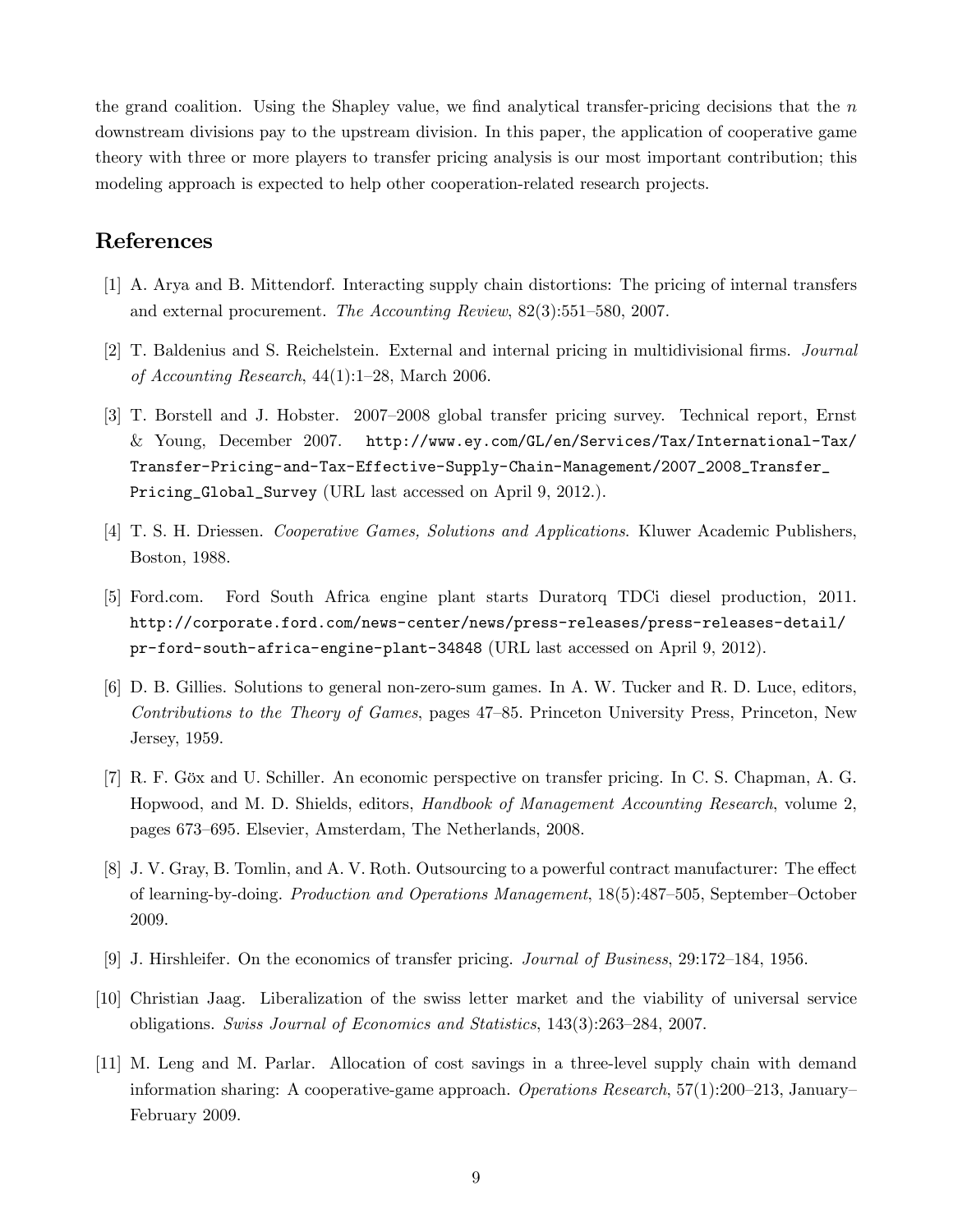- [12] V. Lingnau. Management accounting and product variety. In R. Fuerderer, A. Herrmann, and Georg Wuebker, editors, Optimal Bundling: Marketing Strategies for Improving Economic Performance, pages 133–156. Springer-Verlag, New York, 1999.
- [13] K. S. Moorthy. Managing channel profits: Comment. *Marketing Science*,  $6(4):375-379$ , Autumn 1987.
- [14] E. C. Rosenthal. A game theoretic approach to transfer pricing in a vertically integrated supply chain. International Journal of Production Economics, 115:542-552, 2008.
- [15] L. S. Shapley. A value for n-person games. In H. W. Kuhn and A. W. Tucker, editors, Contributions to the Theory of Games II, pages  $307-317$ . Princeton University Press, Princeton, 1953.
- [16] L. S. Shapley. Cores of convex games. *International Journal of Game Theory*,  $1(1):11-26$ , December 1971.
- [17] P. D. Straffin. *Game Theory and Strategy*. The Mathematical Association of America, Washington, D.C., 1993.
- [18] Tax Management Inc. Transfer pricing. Technical Report 17, Tax Management Inc., 2011. http: //www.bna.com/uploadedFiles/TPMay(1).pdf (URL last accessed on April 9, 2012).
- [19] J. von Neumann and O. Morgenstern. Theory of Games and Economic Behaviour. Princeton University Press, Princeton, 1944.
- [20] Walmartstores.com. Walmart opens office to encourage U.S. exports of American-made goods, 2003. http://walmartstores.com/pressroom/news/4497.aspx (URL last accessed on April 9, 2012).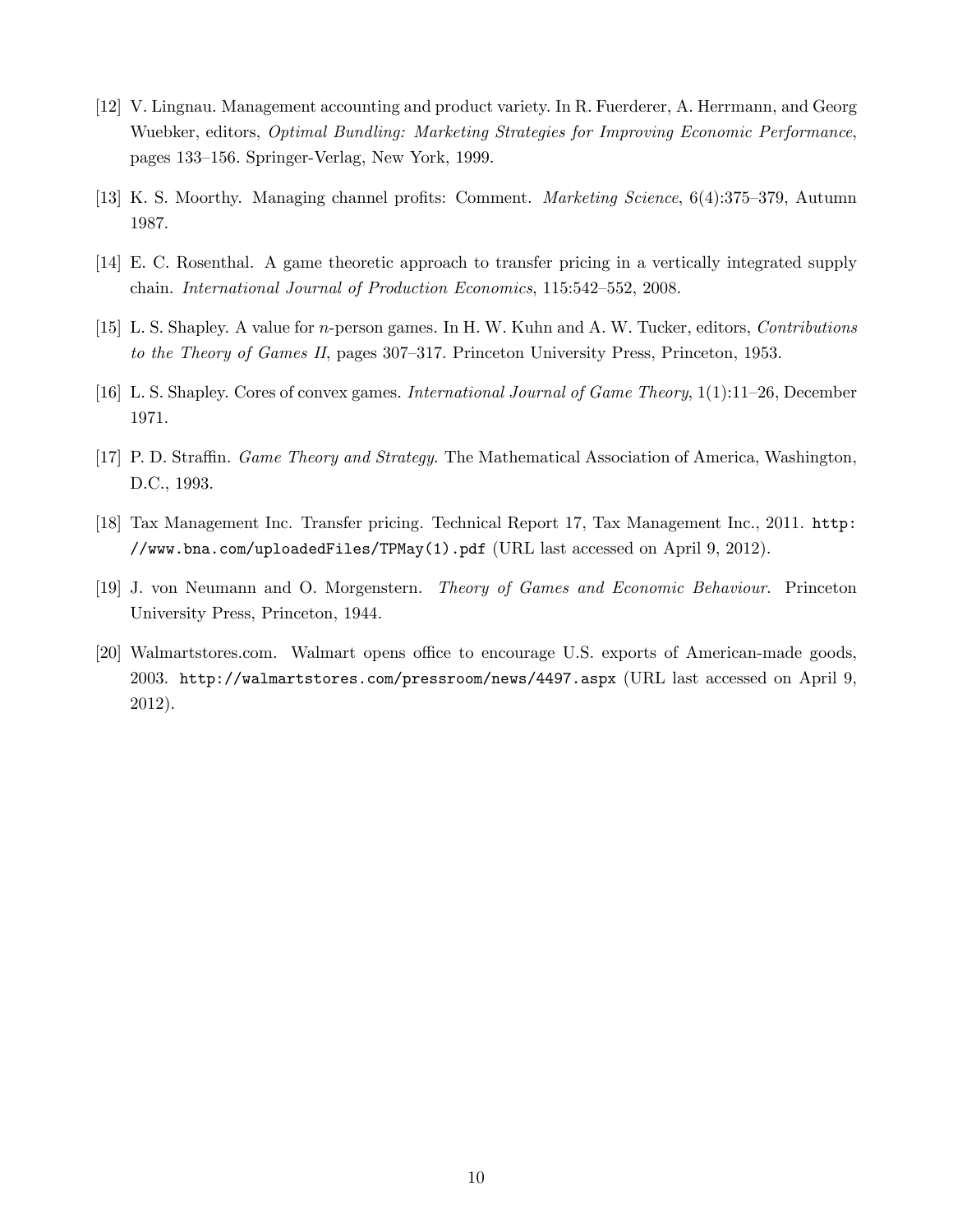## Online Supplements "Transfer Pricing in a Multidivisional Firm: A Cooperative Game Analysis" M. Leng and M. Parlar

# Appendix A A Brief Description of the Transfer Pricing Decision in Multidivisional Firms

The transfer pricing problem is of significant importance to multidivisional firms which need to consider the allocation of firm-wide profit between an upstream division and multiple downstream divisions. More precisely, in a multidivisional Örm, an upstream division sells its intermediate products to a downstream division which then makes the final products to serve a market. The side-payment from the downstream division to the upstream division is calculated as the transfer price times the downstream division's purchase quantity. Since the upstream division's sales revenue is equal to the downstream division's total purchase cost, the side-payment does not impact the firm-wide profit (i.e., the sum of the two divisions' profits), which only depends on the retail price at which the downstream division serves its market. However, in order to fairly allocate the firm-wide profit between the two divisions, the firm must make the transfer pricing decision judiciously. Since for each unit of the intermediate product, the downstream division pays the transfer price to the upstream division, a higher transfer price brings more profit to the upstream division but a lower transfer price benefits the downstream division. When the firm's upstream and downstream divisions jointly determine the retail price to maximize the firm-wide profit, the firm must address the critical question of setting the transfer price to allocate the maximum firm-wide profit between the two divisions.<sup>1</sup>

It is natural to expect that, in practice, a multidivisional firm may desire to coordinate its divisions for the maximization of firm-wide after-tax profit through the transfer pricing decision. Specifically, if the tax rate for the Örmís downstream division is lower than that for its upstream division, then the firm may reduce the transfer price to increase the downstream division's taxable profit and decrease the upstream division's taxable profit. As a result, the firm's total after-tax profit—i.e., the sum of the downstream division's and the upstream division's after-tax profits—rises. (If the upstream division is located in a lower-tax jurisdiction, then increasing the transfer price results in an increase in the firm's after-tax profit.) For example, as upheld by Canada's Federal Court of Appeal, the General Electric Capital Canada Inc. developed a transfer pricing rule to deduct from its income a C\$136.4 million fee paid to its U.S. parent. The Walmart store in Bentonville in Arkansas recently reported that the retailer had achieved significant tax savings in 2010, which were largely related to changes in transfer pricing policies in a foreign jurisdiction. For more examples, see, e.g., a recent report [18] by Tax Management Inc., a subsidiary of The Bureau of National Affairs, Inc.

As observed in the General Electric and Walmart examples, such a transfer pricing decision could result in a loss of tax revenue in a high-tax jurisdiction (province or state), which may thus desire to impose a "fair" transfer pricing rule on multidivisional firms. To prevent multidivisional firms from intentionally transferring their profits from high-tax jurisdictions to low-tax jurisdictions, all divisions of a Örm can independently make their decisions as if they were operated in a decentralized setting. This means that all downstream divisions are able to determine their own retail prices and decide on whether or not they will buy from the upstream division at negotiated transfer prices. The transfer pricing decision plays a very important role in the operation of a multidivisional firm, and it has been of interest to accountants, economists, and managers. As Borstell and Hobster (on behalf of Ernst & Young) reported in [3], 75% of parent and 81% of subsidiary respondents believe that transfer pricing is "absolutely critical" or "very important" to their organizations.

<sup>&</sup>lt;sup>1</sup>We note that the transfer price paid by the downstream division to the upstream division is similar to the wholesale price paid by a retailer to the manufacturer. But, the difference in this case is that both divisions belong to a single firm, whereas the retailer and the manufacturer are usually assumed to be in a decentralized system.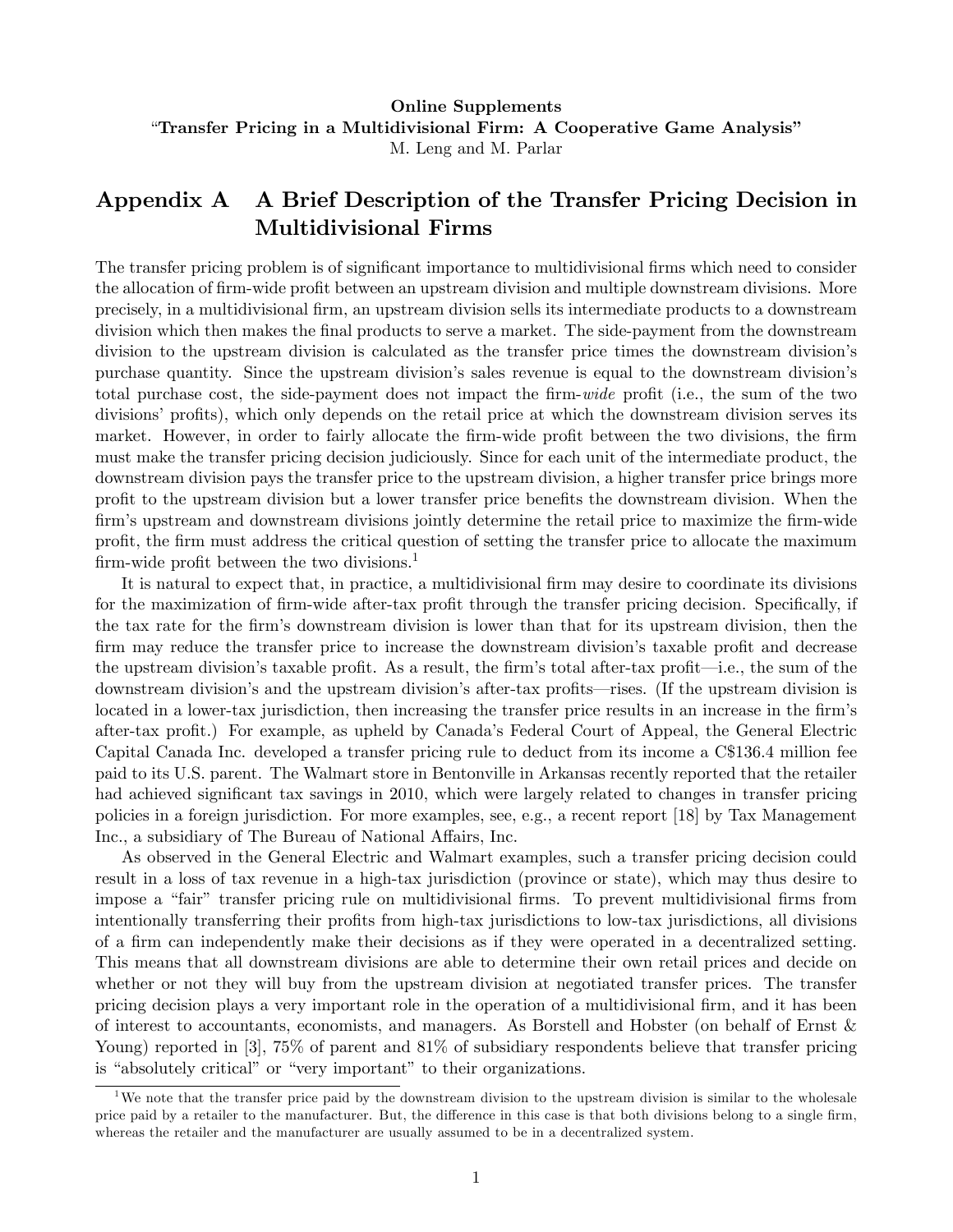Since a multidivisional firm should *not* use transfer pricing as a tool for reducing the firm's total tax payment, in our models we assume that tax rates in all jurisdictions are approximately equal to each other so that we can exclude the impact of tax rates on a multidivisional firm's transfer pricing decision. This is in line with most publications on transfer pricing problems which have not considered the tax-related matters. For details, see a recent and fairly complete review by Göx and Schiller [7] who surveyed a large number of transfer-pricing literature starting from Hirshleifer's seminal, standard model [9].

# Appendix B Explanation on the Assumption  $1 + b_j c'(\cdot) \ge 0$

To explain the assumption that  $1 + b_j c'(\cdot) \geq 0$ , we show that the sum of the upstream member's and each downstream member's unit profits is increasing in the downstream member's retail price, because the downstream divisions are independent of each other. We consider the downstream division  $i$ , which determines its retail price  $p_i$ . The upstream division's unit profit from trading with the division i is calculated as the transfer price  $T_i$  paid by the downstream division i to the upstream division—minus the upstream division's unit production cost  $c(Q(\mathbf{q}))$ , i.e.,  $T_i - c(Q(\mathbf{q}))$ .

Since the downstream division i pays the transfer price  $T_i$  to the upstream division and achieves the unit sales revenue  $p_i$ , the division's unit profit is  $p_i - T_i$ . Therefore, the total profit of the upstream division and the downstream division i is computed as  $\Lambda_i \equiv p_i - c(Q(\mathbf{q}))$ .

Note that  $Q(\mathbf{q})$  is the upstream division's total production quantity, i.e.,  $Q(\mathbf{q}) = \sum_{j=1}^{n} q_j(p_j)$ , where  $q_j(p_j) = a_j - b_j p_j$  (for  $j = 1, ..., n$ ) is the downstream division j's order quantity. For our proof, we re-write  $Q(q)$  as the sum of the downstream division is order quantity and other divisions' quantities, i.e.,  $Q(\mathbf{q}) = q_i(p_i) + \sum_{j \neq i} q_j(p_j)$ .

The first-order derivative of  $\Lambda_i$  w.r.t.  $p_i$  can be computed as,

$$
\frac{\partial \Lambda_i}{\partial p_i} = \frac{\partial [p_i - c(Q(\mathbf{q}))]}{\partial p_i} = 1 - b_j c'(Q(\mathbf{q})),
$$

which is greater than or equal to zero, i.e.,  $1 - b_j c'(Q(\mathbf{q})) \ge 0$  (for  $j = 1, ..., n$ ), if and only if  $\Lambda_i$  is increasing in  $p_i$ . Actually, this assumption is reasonable, because a firm's unit profit should be usually increasing in its retail price. But, the firm's total profit is not always increasing in the price, because the sales quantity is usually decreasing in the price.

# Appendix C Proofs of Theorems

**Proof of Theorem 1.** Since division i may be division U or may be division  $D_j$   $(j = 1, 2, \ldots, n)$ , we need to analyze the impact of cooperation (between two, or among three or more, of the other divisions) on division U and that on division  $D_j$ . If division i is U who does not cooperate with any other division  $D_i$ , then whether or not n downstream divisions cooperate does not affect division U's profit, because of the following fact: When  $k$   $(1 \leq k \leq n)$  downstream divisions  $D_j$   $(j = 1, 2, ..., k)$  cooperate, we can easily find from (1) that these divisions' optimal retail prices maximizing  $\sum_{i=1}^{k} \pi_i(p_i)$  is the same as those maximizing  $\pi_i(p_i)$  (for  $i = 1, 2, ..., k$ ). Therefore, if  $i = U$ , then  $v(i) = 0$ .

We next consider the case that division i is a downstream division, e.g., division  $D_n$ . Then, division U may cooperate with one or more of the other  $(n-1)$  downstream divisions (i.e.,  $D_j$ ,  $j = 1, 2, \ldots, n-1$ ). Without loss of generality, we assume that division U cooperates with  $k$   $(1 \leq k \leq n-1)$  downstream divisions  $D_z, z = 1, 2, \ldots, k$ ; and as a result, the  $(k+1)$ -division coalition  $\mathbb{C}_{k+1} \equiv (U, D_z, z = 1, 2, \ldots, k)$ forms. For this coalition, divisions U and  $D_z$  ( $z = 1, 2, ..., k$ ) need to determine the k downstream divisions' globally-optimal retail prices  $p_z^{(k+1)*}$   $(z = 1, 2, ..., k)$ , in which the superscript  $(k + 1)$  means that the optimal prices are made when divisions U and  $D_z$  ( $z = 1, 2, \ldots, k$ ) form the  $(k + 1)$ -division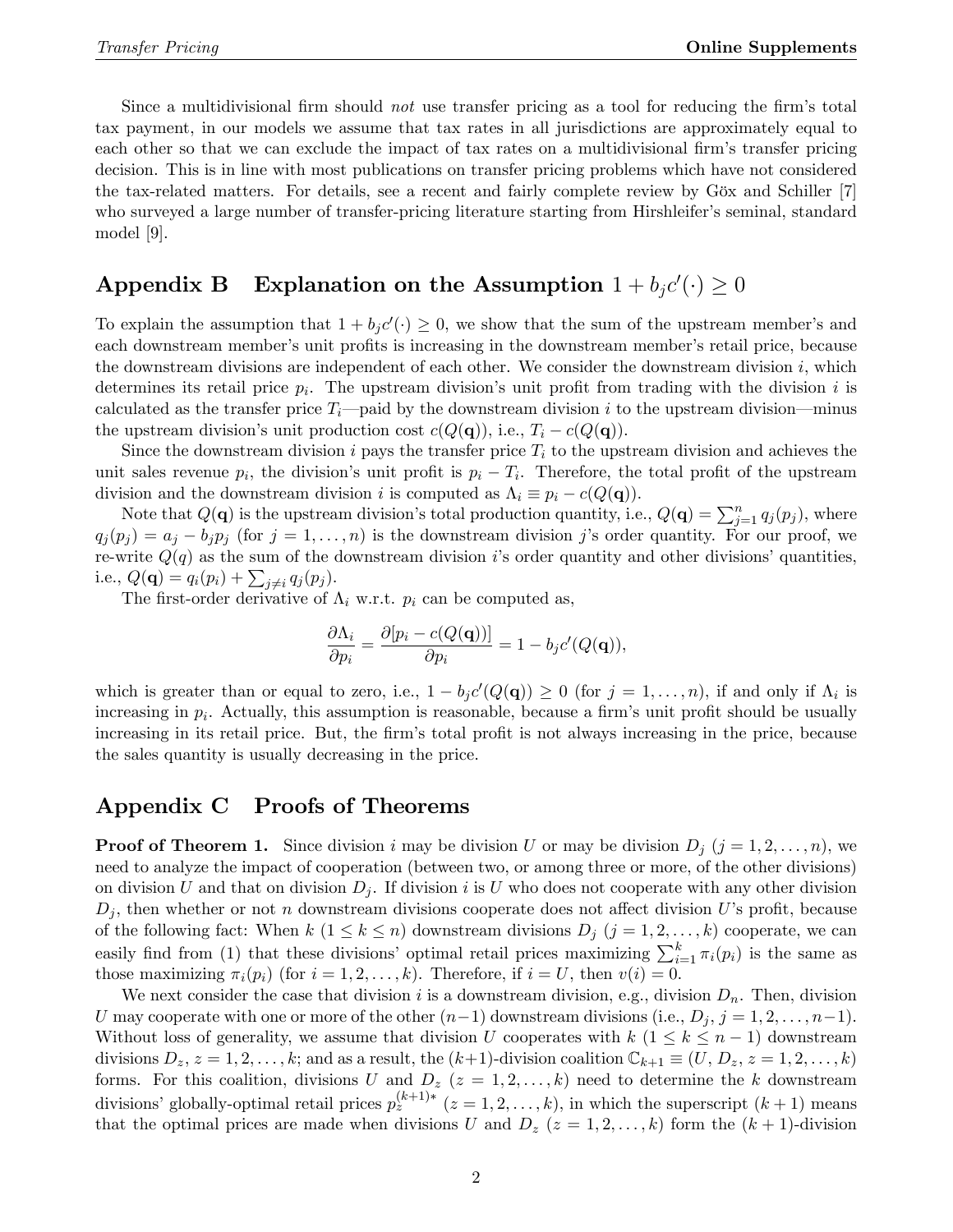coalition  $\mathbb{C}_{k+1}$ . Moreover, since division U also sells its intermediate products to the other  $(n - k - 1)$ downstream divisions (i.e.,  $D_j$ ,  $j = k+1, \ldots, n-1$ ) in the non-cooperative setting, the upstream division should determine its Stackelberg equilibrium transfer prices to division  $D_j$   $(j = k + 1, \ldots, n - 1)$ . Thus, we should also determine transfer prices  $\hat{T}^{(k+1)}_i$  $j^{(k+1)}$   $(j = k + 1, \ldots, n - 1)$ , which denotes the Stackelberg equilibria when divisions U and  $D_z$   $(z = 1, 2, ..., k)$  form the  $(k + 1)$ -division coalition  $\mathbb{C}_{k+1}$ . The upstream division U's and the downstream division  $D_j$ 's Stackelberg equilibria (for  $j = k+1, \ldots, n-1$ ) can be respectively calculated as,

$$
\begin{aligned}\n\hat{T}_j^{(k+1)} &= \frac{2}{b_j} q_j(\hat{p}_j^{(k+1)}) + c(Q^*(\mathbf{q};k+1)) + c'(Q^*(\mathbf{q};k+1))Q^*(\mathbf{q};k+1), \\
\hat{p}_j^{(k;r)} &= (a_j + b_j \hat{T}_j^{(k;r)})/(2b_j),\n\end{aligned}
$$

where

$$
Q^*(\mathbf{q}; k+1) \equiv \sum_{z=1}^k q_z(p_z^{(k+1)*}) + \sum_{j=k+1}^{n-1} q_j(\hat{p}_j^{(k+1)}),
$$
\n(9)

and  $p_z^{(k+1)*}$   $(z = 1, 2, ..., k)$  denotes division  $D_z$ 's globally-optimal retail price maximizing the total profit of divisions U and  $D_z$  in the coalition  $\mathbb{C}_{k+1}$ .

To find  $p_z^{(k+1)*}$ , for  $z = 1, 2, ..., k$ , we maximize the sum of the upstream division's profit and the downstream divisions' profits, which is written as,

$$
\max_{p_z^{(k+1)}} \Phi = \sum_{z=1}^k p_z^{(k+1)} q_z(p_z^{(k+1)}) - c(Q(\mathbf{q}))Q(\mathbf{q}) + \sum_{j=k+1}^{n-1} \hat{T}_j^{(k+1)} q_j(\hat{p}_j^{(k+1)}), \tag{10}
$$

where  $Q(\mathbf{q}) = \sum_{z=1}^{k} q_z(p_z^{(k+1)}) + \sum_{j=k+1}^{n-1} q_j(\hat{p}_j^{(k+1)})$  $j_j^{(k+1)}$ ). The first- and second-order derivatives of  $\Phi$  w.r.t.  $p_z^{(k+1)}$  are computed as,

$$
\frac{\partial \Phi}{\partial p_z^{(k+1)}} = q_z(p_z^{(k+1)}) - b_z p_z^{(k+1)} + b_z c(Q(\mathbf{q})) + b_z c'(Q(\mathbf{q}))Q(\mathbf{q}),
$$
\n
$$
\frac{\partial^2 \Phi}{\partial (p_z^{(k+1)})^2} = -2b_z[1 + b_z c'(Q(\mathbf{q}))] - b_z^2 c''(Q(\mathbf{q}))Q(\mathbf{q}) < 0,
$$
\n(11)

which implies that  $\Phi$  is a concave function of  $p_z^{(k+1)}$  given the values of other decision variables. Setting  $\partial \Phi / \partial p_z^{(k+1)}$  to zero and solving them for  $p_z^{(k+1)}$ , we have,

$$
p_z^{(k+1)*} = \frac{1}{b_z} q_z(p_z^{(k+1)*}) + c(Q^*(\mathbf{q}; k+1)) + c'(Q^*(\mathbf{q}; k+1))Q^*(\mathbf{q}; k+1).
$$

Next, we determine if the retail price is higher when more downstream divisions cooperate with the upstream division. If division  $D_z$  and division U cooperate and form a two-division coalition, division  $D_z$ 's globally-optimal retail price can be determined by the following first-order condition,

$$
p_z^{(2)*} - \frac{q_z(p_z^{(2)*})}{b_z} = c(q_z(p_z^{(2)*})) + c'(q_z(p_z^{(2)*}))q_z(p_z^{(2)*}).
$$
\n(12)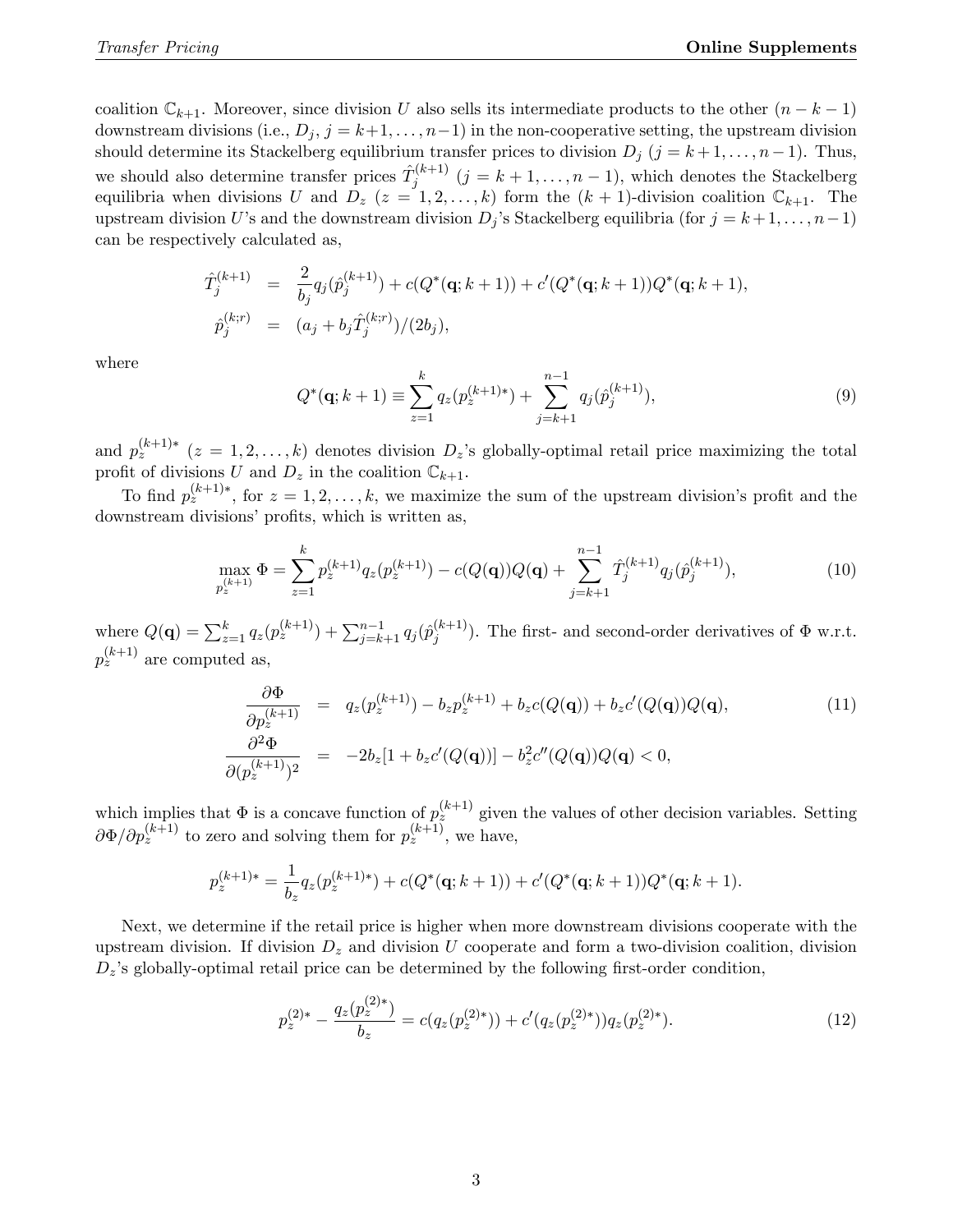We use  $p_z^{(2)*}$  to replace  $p_z$  in the first-order derivative  $\partial \Phi / \partial p_z$  in (11), and find that

$$
\left.\frac{\partial\Phi}{\partial p_z}\right|_{p_z=p_z^{(2)*}}=b_z\left\{ [c(\tilde{Q}(\mathbf{q}))+c'(\tilde{Q}(\mathbf{q}))\tilde{Q}(\mathbf{q})] - \left[p_z^{(2)*}-\frac{q_z(p_z^{(2)*})}{b_z}\right] \right\},\,
$$

where  $\tilde{Q}(\mathbf{q}) \equiv q_z(p_z^{(2)*}) + \sum_{i=1,\dots,k, i \neq z} q_i(p_i^{(k+1)*}) + \sum_{j=k+1}^{n-1} q_j(\hat{p}_j^{(k+1)})$  $j^{(\kappa+1)}$ . Using (12), we rewrite the above to

$$
\left.\frac{\partial\Phi}{\partial p_z}\right|_{p_z=p_z^{(2)*}}=b_z\{[c(\tilde{Q}({\bf q}))+c'(\tilde{Q}({\bf q}))\tilde{Q}({\bf q})]-[c(q_z(p_z^{(2)*}))+c'(q_z(p_z^{(2)*}))q_z(p_z^{(2)*})]\},
$$

which cannot be immediately determined as a positive or a negative value. Note that  $q_z(p_z^{(2)*}) \le \tilde{Q}(\mathbf{q})$ . Therefore, if, for the production quantity  $Q$ ,  $2c'(Q) + c''(Q)Q \leq 0$ , then  $[c(Q) + c'(Q)Q]$  is decreasing in Q and thus  $\partial \Phi / \partial p_z |_{p_z = p_z^{(2)*}} \leq 0$ , which means  $p_z^{(k+1)*} \leq p_z^{(2)*}$ , because  $\partial \Phi / \partial p_z$  is zero at the point  $p_z = p_z^{(k+1)*}$ . Noting that  $p_z^{(2)*} \leq \hat{p}$ , we find that the quantity  $Q^*(\mathbf{q})$  in (9)—when division U cooperates with one or more downstream divisions—should be greater than or equal to that when there is no cooperation between U and any downstream division.

We then compute division  $D_n$ 's profit when k downstream divisions  $D_z$  ( $z = 1, 2, \ldots, k$ ) cooperate with the upstream division U. We find that the optimal transfer price from  $D_n$  to U is

$$
\hat{T}_n^{(k+1)} = \frac{a_n}{2b_n} + \frac{c(Q^*(\mathbf{q})) + c'(Q^*(\mathbf{q}))Q^*(\mathbf{q})}{2}.
$$

If  $2c'(Q) + c''(Q)Q \leq 0$  for any production quantity Q, we find that, when the  $(k+1)$ -division coalition  $\mathbb{C}_{k+1}$  forms,  $\hat{T}^{(k+1)}_n$  is lower than  $\hat{T}_n$ —Stackelberg equilibrium when division U does not cooperate with any downstream division—and the  $D_n$ 's profit  $\pi(\hat{p}_n^{(k+1)}) = (a_n - b_n \hat{T}_n^{(k+1)})^2/(4b_n)$  is thus higher than that when there is no cooperation between division  $U$  and any downstream division. This means that division  $D_n$  benefits from the cooperation between divisions U and  $D_z$  ( $z = 1, 2, \ldots, k$ ); hence, its characteristic value—division  $D_n$ 's minimum profit surplus—should be zero when divisions U and  $D_z$   $(z = 1, 2, \ldots, k)$  does not cooperate, i.e.,  $v(D_n) = 0$ . Similarly, we can find that  $v(D_i) = 0$ , for  $i = 1, \ldots, n - 1$ . This theorem is thus proved.  $\blacksquare$ 

**Proof of Theorem 2.** In order to compute  $v(\mathbb{C}_k^r)$ , we need to find  $(k-1)$  optimal retail prices  $p_i^{(k;r)*}$  $(i \in \{i \mid D_i \in \mathbb{C}_k^r\})$  that maximize total profit of all members in  $\mathbb{C}_k^r$ . Similar to our discussion in Section 2.1.1, we can calculated  $p_i^{(k;r)*}$  as shown in (5), and also found  $\hat{T}_j^{(k;r)}$  $j^{(k;r)}$  as in this theorem. Moreover, we find that, under the assumption that  $2c'(Q) + c''(Q)Q \leq 0$  for any production quantity Q, then  $p_i^{(k;r)*}$ and  $\hat{T}^{(k;r)}_i$  $j_j^{(k,r)}$  decreases as k rises, which means that if more divisions cooperate, then their retail prices and division  $U$ 's transfer prices should be reduced.

Substituting  $p_i^{(k;r)*}$   $(i \in \{i \mid D_i \in \mathbb{C}_k^r\})$  and  $\hat{T}_j^{(k;r)}$  $j_j^{(k;r)}$   $(j \in \{j \mid D_j \notin \mathbb{C}_k^r\})$  into (4) gives the maximum profit as,

$$
\Phi^{(k;r)*} = \sum_{\{i|D_i \in \mathbb{C}_k^r\}} [p_i^{(k;r)*} - c(Q^*(\mathbf{q};k,r))]q_i(p_i^{(k;r)*}) + \sum_{\{j|D_j \notin \mathbb{C}_k^r\}} [\hat{T}_j^{(k;r)} - c(Q^*(\mathbf{q};k,r))]q_j(p_j^{(k;r)}),
$$

where  $\hat{p}_j^{(k;r)} = (a_j + b_j \hat{T}_j^{(k;r)}$  $\frac{p_j(k;r)}{p_j}$  (2b<sub>j</sub>). Note that the profit surplus  $v(\mathbb{C}_k^r)$  is equal to total profit  $\Phi^{(k;r)*}$ when divisions U and  $\tilde{D}_i$  ( $i \in \{i \mid D_i \in \mathbb{C}_k^r\}$ ) join  $\mathbb{C}_k^r$  to cooperate for maximizing their total profitminus that when these divisions do not cooperate but make their decisions in the non-cooperative setting. In the non-cooperative setting, all divisions that are not in  $\mathbb{C}_k^r$  choose their Stackelberg equilibria, and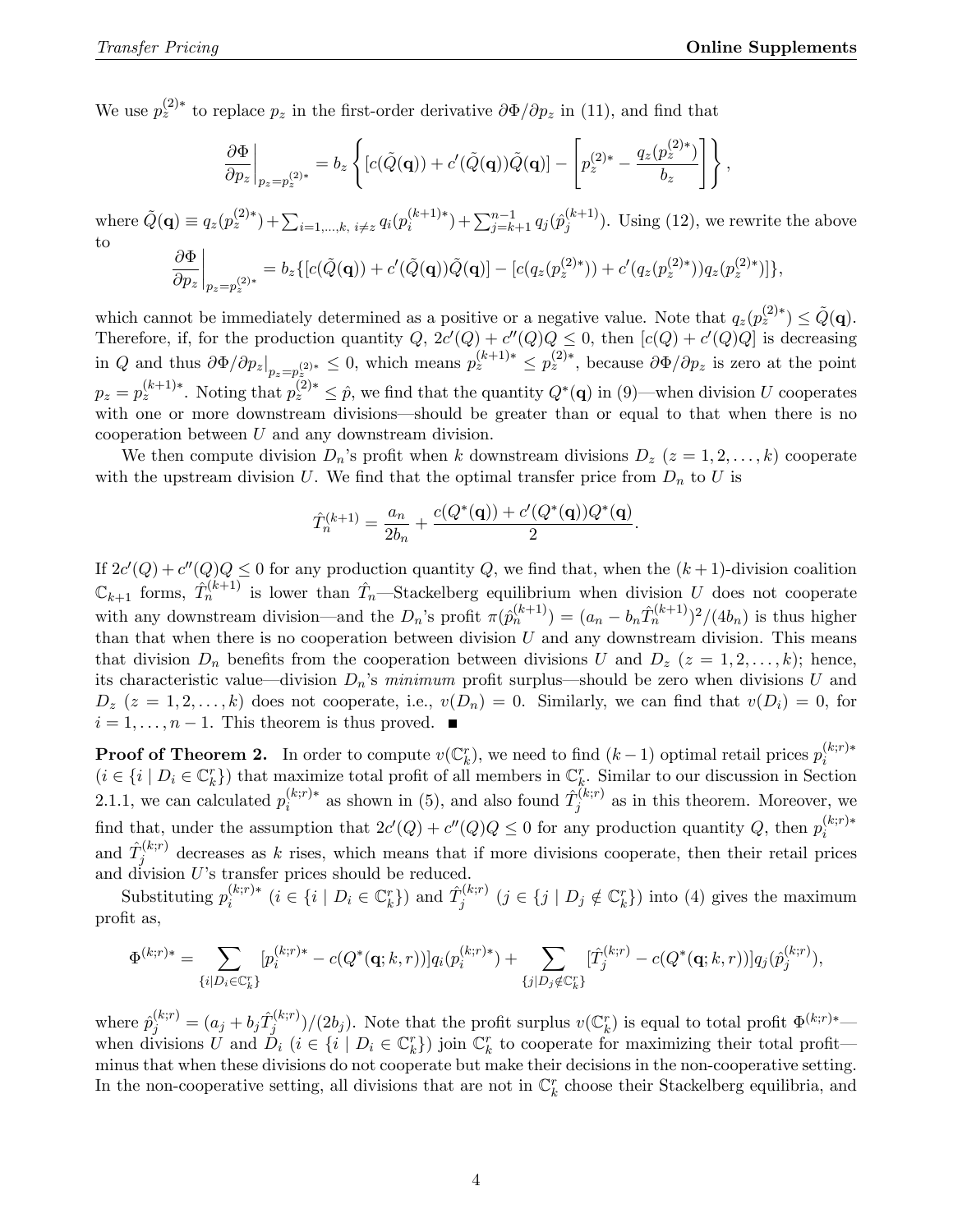thus, the sum of division U's and division  $D_i$ 's  $(i \in \{i \mid D_i \in \mathbb{C}_k^r\})$  profits is calculated as,

$$
\hat{\Phi}^{(k;r)} = \sum_{\{i|D_i \in \mathbb{C}_k^r\}} [\hat{p}_i^{(1)} - c(\hat{Q}(\mathbf{q}))] q_i(\hat{p}_i^{(1)}) + \sum_{\{j|D_j \notin \mathbb{C}_k^r\}} [\hat{T}_j^{(1)} - c(\hat{Q}(\mathbf{q}))] q_j(\hat{p}_j^{(1)}),
$$

where  $\hat{p}^{(1)}_i = (a_i + b_i \hat{T}^{(1)}_i)/(2b_i)$   $(i = 1, 2, ..., n)$  denotes division  $D_i$ 's Stackelberg equilibrium when where  $p_i = (a_i + b_i I_i) / (2b_i)$   $(i = 1, 2, ..., n)$  denotes division  $D_i$  is statistically equilibrium division U does not cooperate with any downstream division; and  $\hat{Q}(\mathbf{q}) \equiv \sum_{i=1}^n q_i(\hat{p}_i^{(1)})$  $i^{(1)}$ ). We then compute the characteristic value (profit surplus achieved by  $\mathbb{C}_k^r$ ) as  $v(\mathbb{C}_k^r) = \Phi^{(k;r)*} - \hat{\Phi}^{(k;r)}$ , which can specified as in (6). Since  $p_i^{(k;r)*}$   $(i \in \{i \mid D_i \in \mathbb{C}_k^r\})$  and  $\hat{T}_j^{(k;r)}$  $j_j^{(k;r)}$   $(j \in \{j \mid D_j \notin \mathbb{C}_k^r\})$  are the global solution maximizing  $\Phi^{(k;r)}$ , we can conclude that  $\Phi^{(k;r)*} \geq \hat{\Phi}^{(k;r)}$  and  $v(\mathbb{C}_k^r) \geq 0$ .

**Proof of Theorem 3.** Since, if a cooperative game's characteristic function is supermodular, then the game must be convex and superadditive, we next need to show the supermodularity. Using Driessenís approach [4], we should prove that  $v(\mathbb{S}_1 \cup \{i\}) - v(\mathbb{S}_1) \le v(\mathbb{S}_2 \cup \{i\}) - v(\mathbb{S}_2)$ , for all  $\mathbb{S}_1 \subseteq \mathbb{S}_2 \subseteq \mathbb{C}_{n+1} \setminus \{i\}$ . We can easily find that, if division U does not belong to  $\mathbb{C}_2$ , then this division is not in the coalition  $\mathbb{S}_1$ , and thus  $v(\mathbb{S}_1 \cup \{i\}) - v(\mathbb{S}_1) = v(\mathbb{S}_1 \cup \{i\})$  and  $v(\mathbb{S}_2 \cup \{i\}) - v(\mathbb{S}_2) = v(\mathbb{S}_2 \cup \{i\})$ . Since  $v(\mathbb{S}_1 \cup \{i\}) \leq$  $v(\mathbb{S}_2 \cup \{i\})$  as indicated by Corollary 2, we have  $v(\mathbb{S}_1 \cup \{i\}) - v(\mathbb{S}_1) \le v(\mathbb{S}_2 \cup \{i\}) - v(\mathbb{S}_2)$ . If division U is in  $\mathbb{S}_2$  but is not in the coalition  $\mathbb{S}_1$ , then  $v(\mathbb{S}_1 \cup \{i\}) = v(\mathbb{S}_1) = 0$  and  $v(\mathbb{S}_2 \cup \{i\}) - v(\mathbb{S}_2) \ge 0$ , and it thus follows that  $v(\mathbb{S}_1 \cup \{i\}) - v(\mathbb{S}_1) \le v(\mathbb{S}_2 \cup \{i\}) - v(\mathbb{S}_2)$ .

Next, we consider the case in which division U is in the coalition  $\mathbb{S}_1$ . This means that division U is also in  $\mathbb{S}_2$ . W.l.o.g., we assume that  $\mathbb{S}_1$  and  $\mathbb{S}_2$  are  $k_1$  and  $k_2$  division coalitions with  $k_2 \geq k_1$ . Using Theorem 2, we find that

$$
[v(\mathbb{S}_2 \cup \{i\}) - v(\mathbb{S}_2)] - [v(\mathbb{S}_1 \cup \{i\}) - v(\mathbb{S}_1)] = \kappa_1 + \kappa_2 + \kappa_3 + \kappa_4,\tag{13}
$$

where

$$
\kappa_1 \equiv \sum_{j \in \mathbb{S}_1} \{ [p_j^{(k_2+1)*} - c(Q^*(\mathbf{q}; k_2+1))] q_j(p_j^{(k_2+1)*}) - [p_j^{(k_2)*} - c(Q^*(\mathbf{q}; k_2))] q_j(p_j^{(k_2)*}) \}
$$
  

$$
- \sum_{j \in \mathbb{S}_1} \{ [p_j^{(k_1+1)*} - c(Q^*(\mathbf{q}; k_1+1))] q_j(p_j^{(k_1+1)*}) - [p_j^{(k_1)*} - c(Q^*(\mathbf{q}; k_1))] q_j(p_j^{(k_1)*}) \},
$$

which is non-negative, because, as Corollary 1 indicates,  $[p_j^{(k)*} - c(Q^*(q;k))]q_j(p_j^{(k)*})$  is an increasing, convex function. In (13),  $\kappa_2$  is defined as,

$$
\kappa_2 \equiv \sum_{j \notin \mathbb{S}_1} \{ [\hat{T}_j^{(k_2+1)} - c(Q^*(\mathbf{q}; k_2+1))] q_j(\hat{p}_j^{(k_2+1)}) - [\hat{T}_j^{(k_2)} - c(Q^*(\mathbf{q}; k_2))] q_j(\hat{p}_j^{(k_2)}) \} - \sum_{j \notin \mathbb{S}_1} \{ [\hat{T}_j^{(k_1+1)} - c(Q^*(\mathbf{q}; k_1+1))] q_j(\hat{p}_j^{(k_1+1)}) - [\hat{T}_j^{(k_1)} - c(Q^*(\mathbf{q}; k_1))] q_j(\hat{p}_j^{(k_1)}) \},
$$

which is also non-negative because  $[\hat{T}_j^{(k)} - c(Q^*(\mathbf{q}; k))]q_j(\hat{p}_j^{(k)})$  $j^{(k)}$ ) is an increasing and convex function, as indicated in Corollary 1. The term  $\kappa_3$  in (13) is defined as,

$$
\kappa_3 \equiv [p_i^{(k_2+1)*} - c(Q^*(\mathbf{q}; k_2+1))]q_i(p_i^{(k_2+1)*}) - [p_i^{(k_1+1)*} - c(Q^*(\mathbf{q}; k_1+1))]q_i(p_i^{(k_1+1)*})
$$
  

$$
-[{\hat T}_i^{(k_2)} - c(Q^*(\mathbf{q}; k))]q_i(p_i^{(k_2)}) + [{\hat T}_i^{(k_1)} - c(Q^*(\mathbf{q}; k_1))]q_i(p_i^{(k_1)}),
$$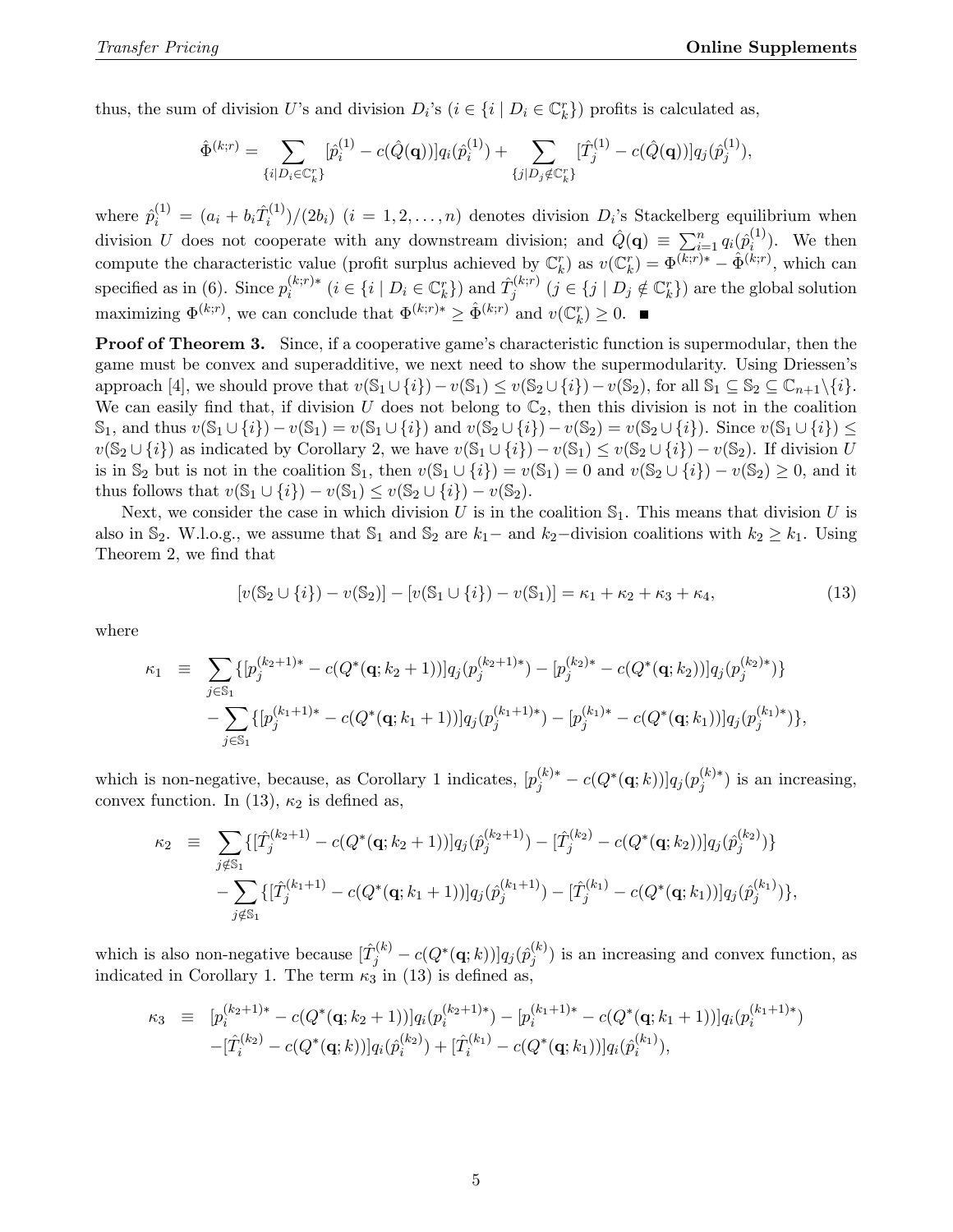which is non-negative, as we show in the proof of Corollary 2. The term  $\kappa_4$  in (13) is as,

$$
\kappa_4 = \sum_{j \in \mathbb{S}_2 - \mathbb{S}_1} \{ (p_j^{(k_2+1)*} - T_j^{(k_2+1)*}) q_j(p_j^{(k_2+1)*}) - (p_j^{(k_2)*} - T_j^{(k_2)*}) q_j(p_j^{(k_2)*}) \} + \sum_{j \in \mathbb{S}_2 - \mathbb{S}_1} \{ [T_j^{(k_2+1)*} - c(Q^*(\mathbf{q}; k_2+1))] q_j(p_j^{(k_2+1)*}) - [T_j^{(k_2)*} - c(Q^*(\mathbf{q}; k_2))] q_j(p_j^{(k_2)*}) \} - \sum_{j \in \mathbb{S}_2 - \mathbb{S}_1} \{ [\hat{T}_j^{(k_2+1)} - c(Q^*(\mathbf{q}; k_2+1))] q_j(p_j^{(k_2+1)}) - [\hat{T}_j^{(k_2)} - c(Q^*(\mathbf{q}; k_2))] q_j(p_j^{(k_2)}) \},
$$

where is non-negative according to Corollary 1.

In conclusion, the characteristic function of this game is supermodular, and thus, the game is convex and superadditive.  $\blacksquare$ 

**Proof of Theorem 4.** This theorem follows from the superadditivity of our  $(n+1)$ -division cooperative game (which is shown in Theorem 3). More specifically, we assume that all divisions form  $z (z \geq 2)$ disjoint, less-than- $(n + 1)$ -division but non-empty coalitions  $\mathbb{C}'_1, \mathbb{C}'_2, \ldots, \mathbb{C}'_z$ ; that is,  $\mathbb{C}'_i \neq \emptyset$  and  $\mathbb{C}'_i \subset$  $\mathbb{C}_{n+1}$ , for  $i = 1, 2, \ldots, z$ ;  $\mathbb{C}'_i \cap \mathbb{C}'_j = \emptyset$ , for  $i, j = 1, 2, \ldots, z$ ,  $i \neq j$ ; and  $\bigcup_{i=1}^z \mathbb{C}'_i = \mathbb{C}_{n+1}$ . Thus, the total profit surpluses achieved by all divisions in the coalitions  $\mathbb{C}_i^j$   $(i = 1, 2, \ldots, z)$  is  $\sum_{i=1}^z v(\mathbb{C}_i^j)$ , which is no more than  $v(\mathbb{C}_{n+1})$ , because the cooperative game is superadditive according to Theorem 3. This proves the theorem.

**Proof of Theorem 5.** In order to calculate Shapley value, we need to identify all possible coalitions that each division joins. Next, we consider division  $D_j$ ,  $j = 1, 2, \ldots, n$ , and calculate Shapley value  $y_{D_j}$ for this division. When division  $D_j$  does not cooperate with any other divisions but joins the one-division coalition  $(D_i)$ , we find from Section 2.1.1 that  $v(D_i) = 0$ . It thus follows that  $v(D_i) - v(\emptyset) = 0$ .

If division  $D_i$  cooperates with one or more of the other downstream divisions to form a coalition, we then need to consider whether or not division  $U$  is also in the coalition since, as discussed previously, the characteristic value of a coalition that does not include the U is zero. Therefore, if division  $D_i$  joins the coalition S (i.e.,  $D_j \in \mathbb{S}$ ) but division U does not join S (i.e.,  $U \notin \mathbb{S}$ ), then we have  $v(\mathbb{S})-v(\mathbb{S}-\{D_j\})=0$ .

We next compute the value of  $v(\mathbb{S}) - v(\mathbb{S} - \{D_j\})$ , where S includes division U (i.e.,  $U \in \mathbb{S}$ ) and it is a possible coalition that division  $D_j$  joins. Assume that S is a k-division coalition  $\mathbb{C}_k(U, D_j)$  $(2 \le k \le n + 1)$  that includes U,  $D_j$  and, if  $k \ge 3$ , one or more of the other downstream divisions. Note that there are  $C_{k-2}^{n-1}$  $\mathbb{C}_k^{n-1}$  k-division coalitions, which are denoted by  $\mathbb{C}_k^r(U, D_j)$ ,  $r = 1, 2, \ldots, C_{k-2}^{n-1}$ . Hence, for a given value of  $k$ , we can find that

$$
\frac{\sum_{j\in\mathbb{S}}(|\mathbb{S}|-1)!(n+1-|\mathbb{S}|)![v(\mathbb{S})-v(\mathbb{S}-\{j\})]}{(n+1)!}
$$
\n
$$
=\frac{\sum_{r=1}^{C_{k-2}^{n-1}}(k-1)!(n+1-k)![v(\mathbb{C}_{k}^{r}(U,D_{j}))-v(\mathbb{C}_{k}^{r}(U,D_{j})-\{D_{j}\})]}{(n+1)!},
$$

where  $v(\mathbb{C}_k^r(U, D_j))$  and  $v(\mathbb{C}_k^r(U, D_j) - \{D_j\})$  can be calculated by using (6).

The Shapley value  $y_i^*$   $(i = D_1, D_2, \ldots, D_n)$  is thus calculated as in (7). Since  $\sum_{i \in \mathbb{C}_{n+1}} y_i^* = v(\mathbb{C}_{n+1}),$ we easily find that the Shapley value for division U is  $y_{U}^{*} = v(\mathbb{C}_{n+1}) - \sum_{j=1}^{n} y_{D_j}^{*}$ . Since our  $(n+1)$ division cooperative game is convex as shown in Theorem 3, the Shapley value must be in the core.

**Proof of Theorem 6.** Since the allocation to division i is  $y_i^*$ , for  $i = U, D_1, D_2, \ldots, D_n$ , we can find that  $\pi(p_j^{(n+1)*}) - \pi(p_j^{(1)})$  $j^{(1)}(j) = y_{D_j}^*$ , for division  $D_j$   $(j = 1, 2, ..., n)$ . Because  $\pi(p_j^{(n+1)*}) = (p_j^{(n+1)*} (T_j^*)q_j(p_j^{(n+1)*})$  and  $\pi(p_j^{(1)})$  $j^{(1)}_j$  =  $(a_j - b_j \hat{T}_j^{(1)})$  $(j^{(1)})^2/4b_j$ , we can easily calculate  $T_j^*$  as shown in (8).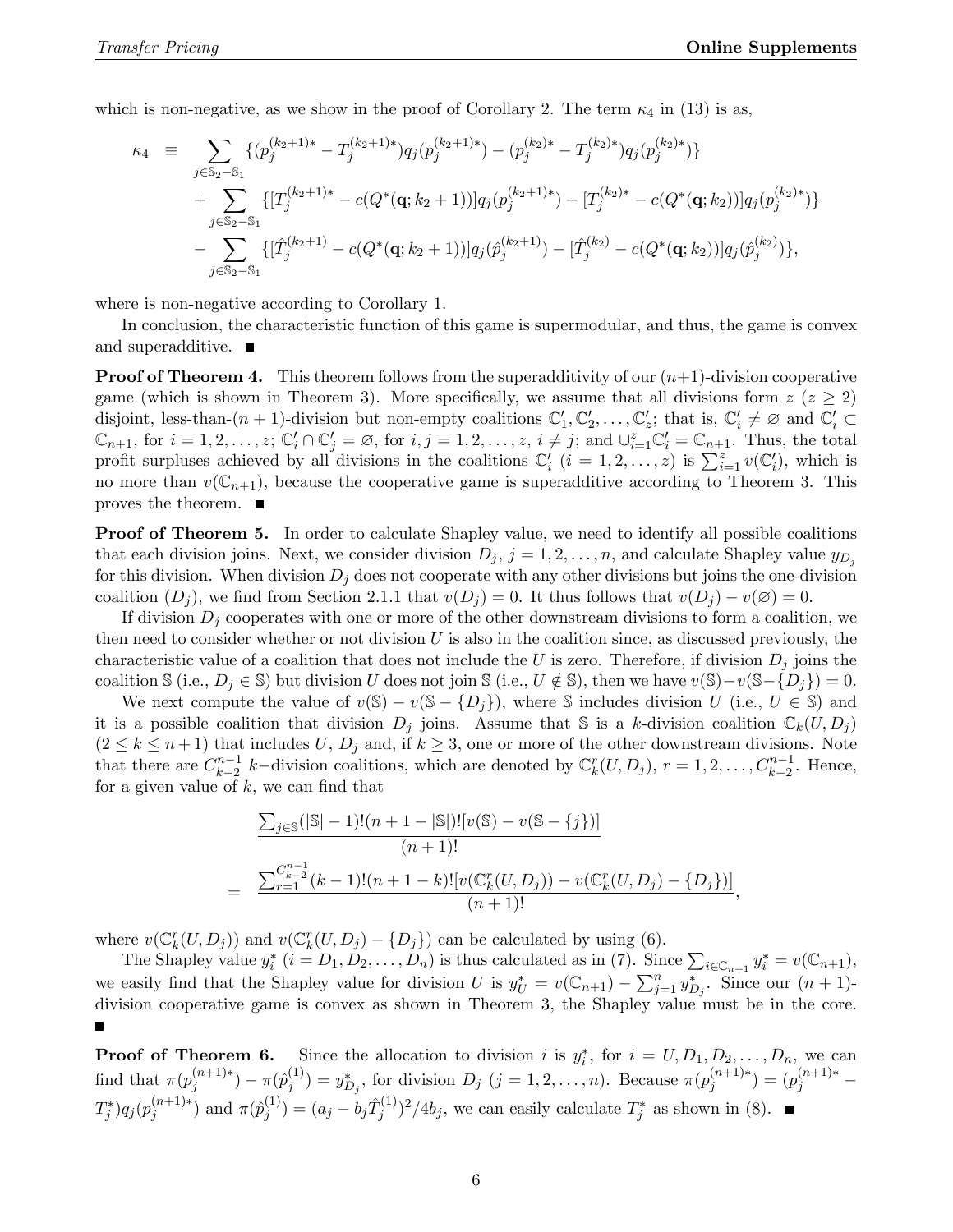# Appendix D Proofs of Corollaries

**Proof of Corollary 1.** Using Theorem 2, we can calculate the profit margin of divisions  $U$ and  $D_i$  as  $m_i \equiv q_i(p_i^{(k;r)*})/b_i + c'(Q^*(\mathbf{q}; k, r))Q^*(\mathbf{q}; k, r)$ , where  $Q^*(\mathbf{q}; k, r) \equiv \sum_{\{i|D_i \in \mathbb{C}_k^r\}} q_i(p_i^{(k;r)*}) +$  $\sum_{\{j|D_j\notin\mathbb{C}^r_k\}}q_j(\hat{p}_j^{(k;r)})$  $j^{(k;r)}$ ). Differentiating  $m_i$  once and twice w.r.t.  $q_i(p_i^{(k)*})$  gives

$$
\frac{\partial m_i}{\partial q_i(p_i^{(k;r)*})} = 1/b_i + c'(Q^*(\mathbf{q}; k, r)) + c''(Q^*(\mathbf{q}; k, r))Q^*(\mathbf{q}; k, r) \ge 0,
$$
\n
$$
\frac{\partial^2 m_i}{\partial [q_i(p_i^{(k;r)*})]^2} = 2c''(Q^*(\mathbf{q}; k, r)) + c'''(Q^*(\mathbf{q}; k, r))Q^*(\mathbf{q}; k, r) \ge 0,
$$

if  $c'''(\cdot) \geq 0$ . Note that, as k increases, then  $p_i^{(k;r)*}$  decreases (as shown in Theorem 2) and  $q_i(p_i^{(k;r)*})$ increases, and thus  $m_i$  increases. Similarly, we can show that division U's profit margin [i.e.,  $\hat{T}_j^{(k;r)}$  –  $c(Q^*(\mathbf{q};k,r))]$  is increasing in  $q_j(\hat{p}_j^{(k;r)})$  $j^{(k;r)}_j$ , but it is a convex function of  $q_j(\hat{p}_j^{(k;r)})$  $j^{(\kappa,r)}$  if  $c'''(\cdot) \geq 0$ .

**Proof of Corollary 2.** We consider the case that the upstream division U and  $(k-1)$  downstream divisions (e.g.,  $D_j$ ,  $j = 1, 2, ..., k - 1$ )—who are now in the coalition  $\mathbb{C}_k$ —decide to cooperate the downstream division  $D_k$ , and thus form a  $(k + 1)$ -division coalition  $\mathbb{C}_{k+1}$ . Using (6) we can write the characteristic value  $v(\mathbb{C}_{k+1})$  as

$$
v(\mathbb{C}_{k+1}) = \sum_{i=1}^{k} \{ [p_i^{(k+1)*} - c(Q^*(\mathbf{q}; k+1))] q_i(p_i^{(k+1)*}) - [\hat{p}_i^{(1)} - c(\hat{Q}(\mathbf{q}))] q_i(\hat{p}_i^{(1)}) \} + \sum_{j=k+1}^{n} \{ [\hat{T}_j^{(k+1)} - c(Q^*(\mathbf{q}; k+1))] q_j(\hat{p}_j^{(k+1)}) - [\hat{T}_j^{(1)} - c(\hat{Q}(\mathbf{q}))] q_j(\hat{p}_j^{(1)}) \}
$$

We then calculate  $v(\mathbb{C}_{k+1}) - v(\mathbb{C}_k)$  as,

$$
v(\mathbb{C}_{k+1}) - v(\mathbb{C}_{k}) = [p_{k}^{(k+1)*} - c(Q^{*}(\mathbf{q}; k+1))]q_{k}(p_{k}^{(k+1)*}) - [p_{k}^{(1)} - c(\hat{Q}(\mathbf{q}))]q_{k}(p_{k}^{(1)})
$$
  
\n
$$
-[\hat{T}_{k}^{(k)} - c(Q^{*}(\mathbf{q}; k))]q_{k}(p_{k}^{(k)}) + [\hat{T}_{k}^{(1)} - c(\hat{Q}(\mathbf{q}))]q_{k}(p_{k}^{(1)})
$$
  
\n
$$
+ \sum_{i=1}^{k-1} \{[p_{i}^{(k+1)*} - c(Q^{*}(\mathbf{q}; k+1))]q_{i}(p_{i}^{(k+1)*}) - [p_{i}^{(k)*} - c(Q^{*}(\mathbf{q}; k))]q_{i}(p_{i}^{(k)*})\}
$$
  
\n
$$
+ \sum_{j=k+1}^{n} \{[\hat{T}_{j}^{(k+1)} - c(Q^{*}(\mathbf{q}; k+1))]q_{j}(\hat{p}_{j}^{(k+1)})
$$
  
\n
$$
-[\hat{T}_{j}^{(k)} - c(Q^{*}(\mathbf{q}; k))]q_{j}(\hat{p}_{j}^{(k)})\}, \qquad (14)
$$

which is non-negative according to Corollary 1. More precisely, from Corollary 1, we find that  $[p_k^{(k+1)*} - p_k^{(k+1)*}]$  $c(Q^*(\mathbf{q};k+1))]q_k(p_k^{(k+1)*}) \ge [p_k^{(k)*} - c(Q^*(\mathbf{q};k))]q_k(p_k^{(k)*}).$  Thus, the first two terms in (14) can be written as

$$
[p_k^{(k+1)*} - c(Q^*(\mathbf{q}; k+1))]q_k(p_k^{(k+1)*}) - [\hat{p}_k^{(1)} - c(\hat{Q}(\mathbf{q}))]q_k(\hat{p}_k^{(1)})
$$
  
 
$$
-[\hat{T}_k^{(k)} - c(Q^*(\mathbf{q}; k))]q_k(\hat{p}_k^{(k)}) + [\hat{T}_k^{(1)} - c(\hat{Q}(\mathbf{q}))]q_k(\hat{p}_k^{(1)})
$$
  
\n
$$
\geq (p_k^{(k)*} - \hat{T}_k^{(k)})q_k(p_k^{(k)*}) - (\hat{p}_k^{(1)} - \hat{T}_k^{(1)})q_k(\hat{p}_k^{(1)}),
$$

which is non-negative, according to Corollary 1. It also follows from Corollary 1 that both the third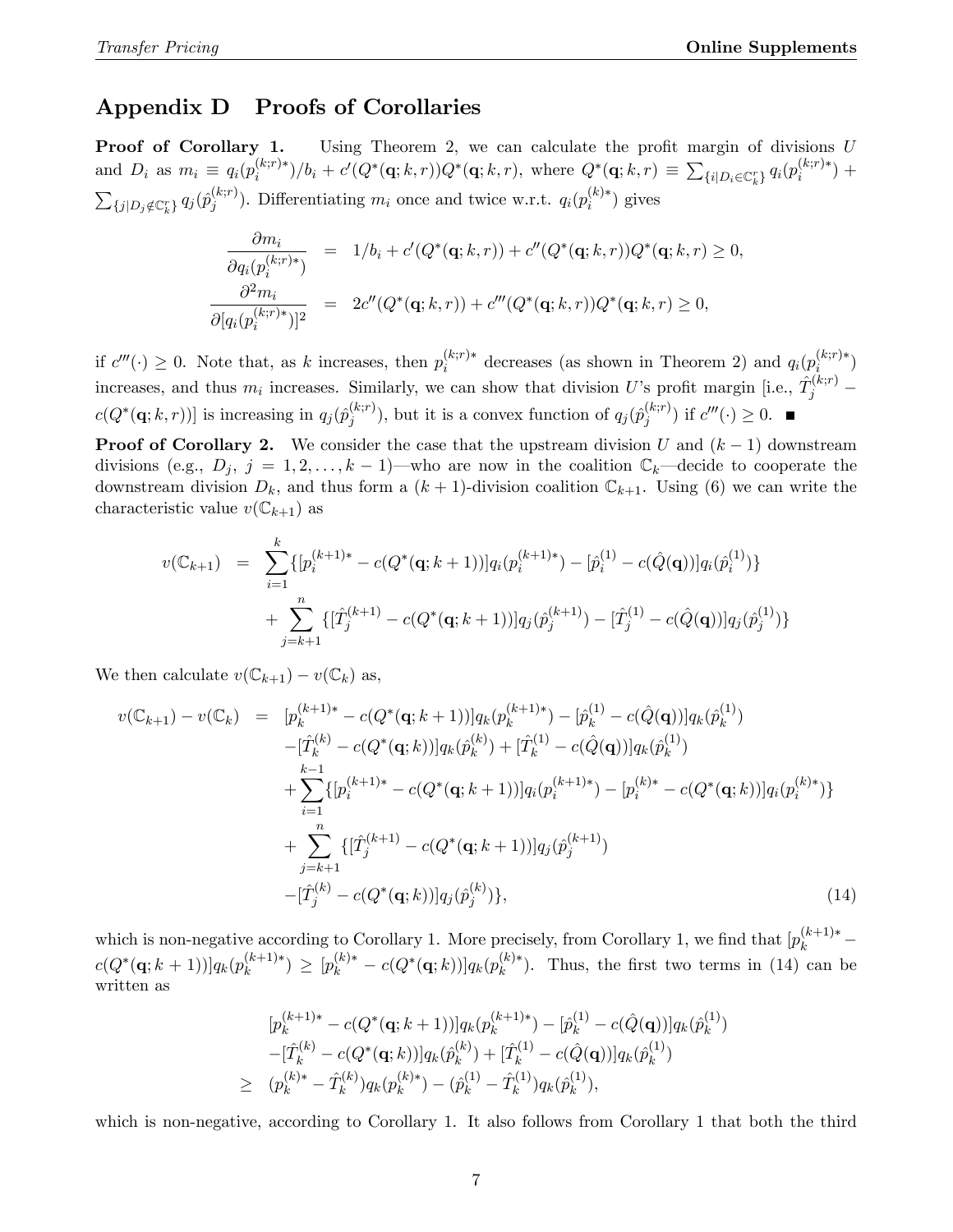and the fourth terms are non-negative. This corollary is thus proved.  $\blacksquare$ 

# Appendix E Calculation of the Characteristic Values in Example 1

As discussed in Section 2.1.1, the characteristic values (profit surpluses) of an empty coalition and onedivision coalitions are zero, i.e.,  $v(\emptyset) = v(U) = v(D_1) = v(D_2) = v(D_3) = 0$ . Moreover, as discussed in Section 2.1.2, for the two- and three-division coalitions that do not include  $U$ , the characteristic values are also zero; that is,  $v(D_1D_2) = v(D_1D_3) = v(D_2D_3) = v(D_1D_2D_3) = 0.$ 

To find the characteristic values of the other two- and three-division coalitions and that of the four-division (grand) coalition, we should use Theorem 2 to calculate all divisions' optimal decisions in all possible coalition structures, which are presented in Table 1, where  $\{(U), (D_1), (D_2), (D_3)\}\$  denotes the coalition structure in which there is no cooperation between any two, or among any three or four, divisions;  $\{(U), (D_1D_2), (D_3)\}\$  denotes the coalition structure in which only divisions  $D_1$  and  $D_2$ cooperate whereas divisions  $U$  and  $D_3$  make their decisions in the non-cooperative setting; and so on.

For a coalition structure, division(s) who join a coalition choose the globally-optimal retail pricing decisions that maximize the total profit in the coalition; and division(s) who do not join any coalition choose the Stackelberg equilibrium as their *retail* and *transfer pricing* decisions. As Theorem 2 indicates, if a coalition involves the upstream division  $U$  and one or more downstream divisions, these divisions in the coalition only need to determine *retail pricing* decisions to maximize their total profit. Their transfer pricing decisions should be determined by using Theorem 6 so as to allocate their total profit fairly.

In addition, one may note that, for some coalition structures (e.g.,  $\{(U), (D_1), (D_2), (D_3)\}\$ ,  $\{(U),$  $(D_1D_2), (D_3)$ , etc.) in Table 1, optimal decisions are the same; this occurs because, in those coalition structures, the upstream division does not cooperate with any downstream divisions and all divisions<sup>7</sup> decisions are Stackelberg equilibria.

| Coalition                       | <b>Optimal Decisions</b> |                    |         |          |          |         |
|---------------------------------|--------------------------|--------------------|---------|----------|----------|---------|
| Structure                       | $T_1$                    | $\scriptstyle T_2$ | $T_3$   | $p_1$    | $p_2$    | $p_3$   |
| $\{(U), (D_1), (D_2), (D_3)\}\$ | \$102.01                 | \$227.02           | \$57.00 | \$151.00 | \$338.51 | \$83.50 |
| $\{(U), (D_1D_2), (D_3)\}\$     | \$102.01                 | \$227.02           | \$57.00 | \$151.00 | \$338.51 | \$83.50 |
| $\{(U), (D_1), (D_2D_3)\}\$     | \$102.01                 | \$227.02           | \$57.00 | \$151.00 | \$338.51 | \$83.50 |
| $\{(U), (D_1D_3), (D_2)\}\$     | \$102.01                 | \$227.02           | \$57.00 | \$151.00 | \$338.51 | \$83.50 |
| $\{(UD_1), (D_2), (D_3)\}\$     |                          | \$226.52           | \$56.52 | \$101.52 | \$338.26 | \$83.26 |
| $\{(UD_2), (D_1), (D_3)\}\$     | \$101.54                 |                    | \$56.56 | \$150.76 | \$226.54 | \$83.28 |
| $\{(UD_3), (D_1), (D_2)\}\$     | \$101.50                 | \$226.50           |         | \$150.75 | \$338.25 | \$56.50 |
| $\{(UD_1D_2), (D_3)\}\$         |                          |                    | \$56.29 | \$101.29 | \$226.29 | \$83.14 |
| $\{(UD_1D_3), (D_2)\}\$         |                          | \$226.24           |         | \$101.24 | \$338.12 | \$56.24 |
| $\{(UD_2D_3), (D_1)\}\$         | \$101.29                 |                    |         | \$150.63 | \$226.27 | \$56.27 |
| $\{(U), (D_1D_2D_3)\}\$         | \$102.01                 | \$227.02           | \$57.00 | \$151.00 | \$338.51 | \$83.50 |
| $\{(UD_1D_2D_3)\}\$             |                          |                    |         | \$101.02 | \$226.02 | \$56.02 |

Table 1: All divisions' optimal decisions in all possible coalition structures.